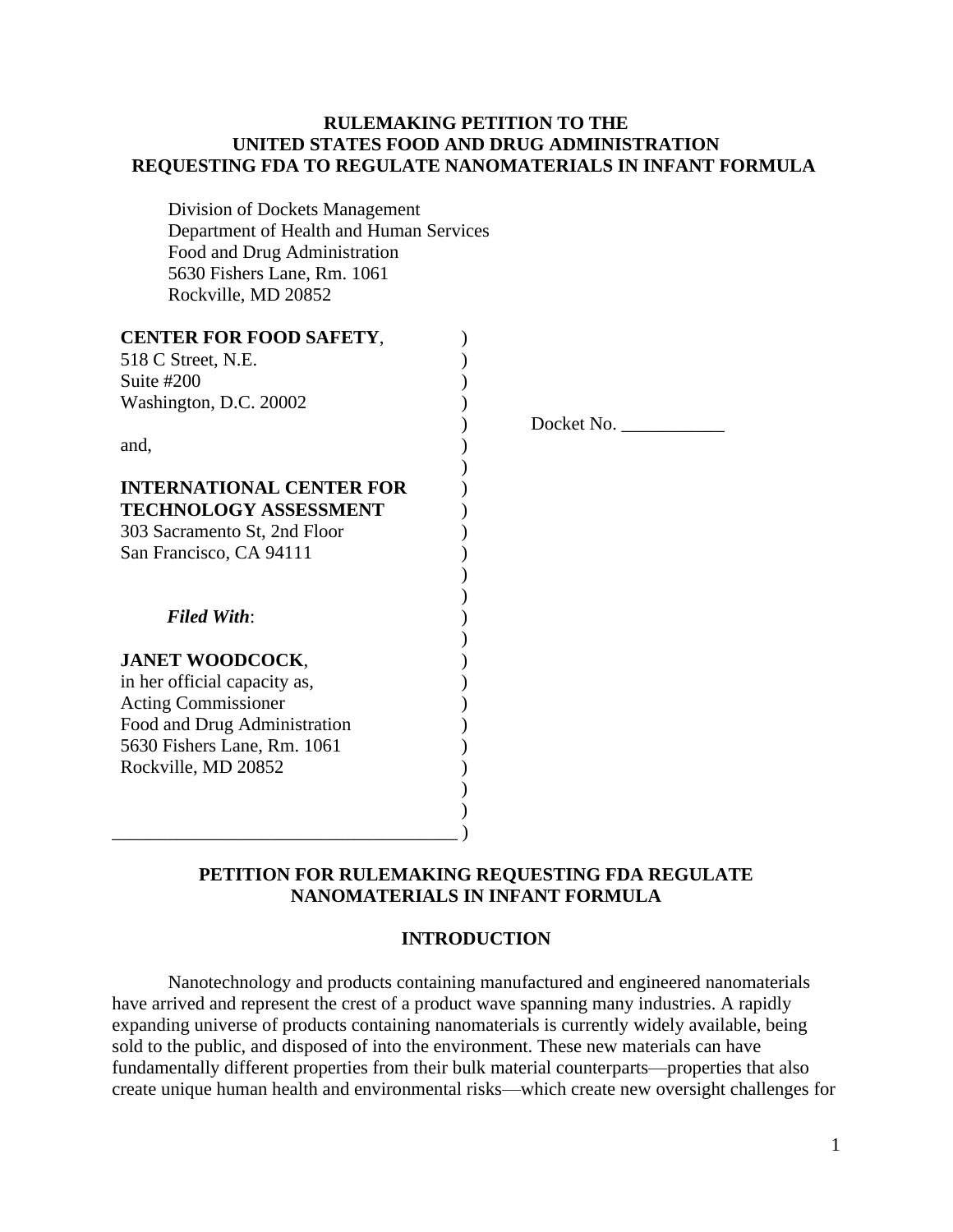the regulatory agencies charged with protecting public health and the environment. Of unique concern is the use of engineered nanomaterials in infant formulas sold throughout the United States.

A recent study conducted by Arizona State University (ASU) found nanomaterials in infant formula manufactured by four infant formula companies: Gerber, Enfamil, Well Beginnings, and Similac.<sup>1</sup> The nanomaterials found were: nano-hydroxyapatite, nano-titanium dioxide, and nano-silicon dioxide.<sup>2</sup> Bulk scale hydroxyapatite is used as a calcium source, but can also be used to stabilize ingredients in formula mixture.<sup>3</sup> Through nanotechnology, hydroxyapatite can now be manufactured as nanoparticles to take advantage of properties at the nanoscale. Titanium dioxide is only approved as a food additive for whitening, but it is likely that the nano-titanium dioxide is used as a "brightener" for its reflective properties and as an anti-caking agent in infant formula.<sup>4</sup> Nano-silicon dioxide is used as a clearing agent in beer and wine, as well as a flow enhancing chemical, food additive, or coating. Again, it is likely that it is being used as a flow agent in infant formula.<sup>5</sup> While the risks of these nanomaterials in infant formula are not well understood, existing studies about toxicity, chemical reactivity, and its greater capacity to penetrate biological membranes along with the fact that infants are particularly vulnerable to food safety risks due to developing immune systems, have indicated cause for concern.<sup>6</sup>

Recently, various agencies of the European Union have raised serious health questions about both the nano and the bulk forms of both hydroxyapatite and titanium dioxide. The EU Scientific Committee on Consumer Safety (SCCS) concluded that: "[D]epending on the manufacturing process, needle-shaped [hydroapatite] HAP nanoparticles may also be produced. The available information indicates that HAP-nano in needle-shaped form is of concern in relation to potential toxicity. Therefore, needle shaped HAP-nano should not be used in cosmetic

<sup>&</sup>lt;sup>1</sup> Arizona State University researchers tested the same brands as they are sold in Europe and found that they did not contain the nano forms of these chemicals. Unpublished study discussed by Dr. Paul Westroff, ASU research director in conversation with Jaydee Hanson, March 10, 2020.

<sup>2</sup> S. Jared, P. Westerhoff, et al., *Detection and dissolution of needle-like hydroxyapatite nanomaterials in infant formula*, NanoImpact (2017), *available at* 

[https://www.sciencedirect.com/science/article/abs/pii/S2452074816300805.](https://www.sciencedirect.com/science/article/abs/pii/S2452074816300805)

<sup>3</sup> International Osteoporosis Foundation, *Introduction to Bone Biology: All About Our Bones*, http://www.gunnalag.com/2012/04/19/international-osteoporosis-foundation-introduction-tobone-biology-all-about-our-bones/.

<sup>4</sup> H. Shi, et al., *Titanium dioxide nanoparticles: a review of current toxicological data*, Particle and Fibre Toxicol. vol. 10 (2013), *available at*

[https://particleandfibretoxicology.biomedcentral.com/articles/10.1186/1743-8977-10-15.](https://particleandfibretoxicology.biomedcentral.com/articles/10.1186/1743-8977-10-15)

<sup>5</sup> S. Dekker, et al., *Knowledge gaps in risk assessment of nano silica in food: evaluation of the dissolution and toxicity of different forms of silica,* Nanotoxicology (2013), *available at*  [https://pubmed.ncbi.nlm.nih.gov/22394279/.](https://pubmed.ncbi.nlm.nih.gov/22394279/)

<sup>6</sup> J. Moya, et al., *Children's Behavior and Physiology and How It Affects Exposure to Environmental Contaminants,* Pediatrics (2004), *available at* 

[https://pediatrics.aappublications.org/content/113/Supplement\\_3/996.](https://pediatrics.aappublications.org/content/113/Supplement_3/996)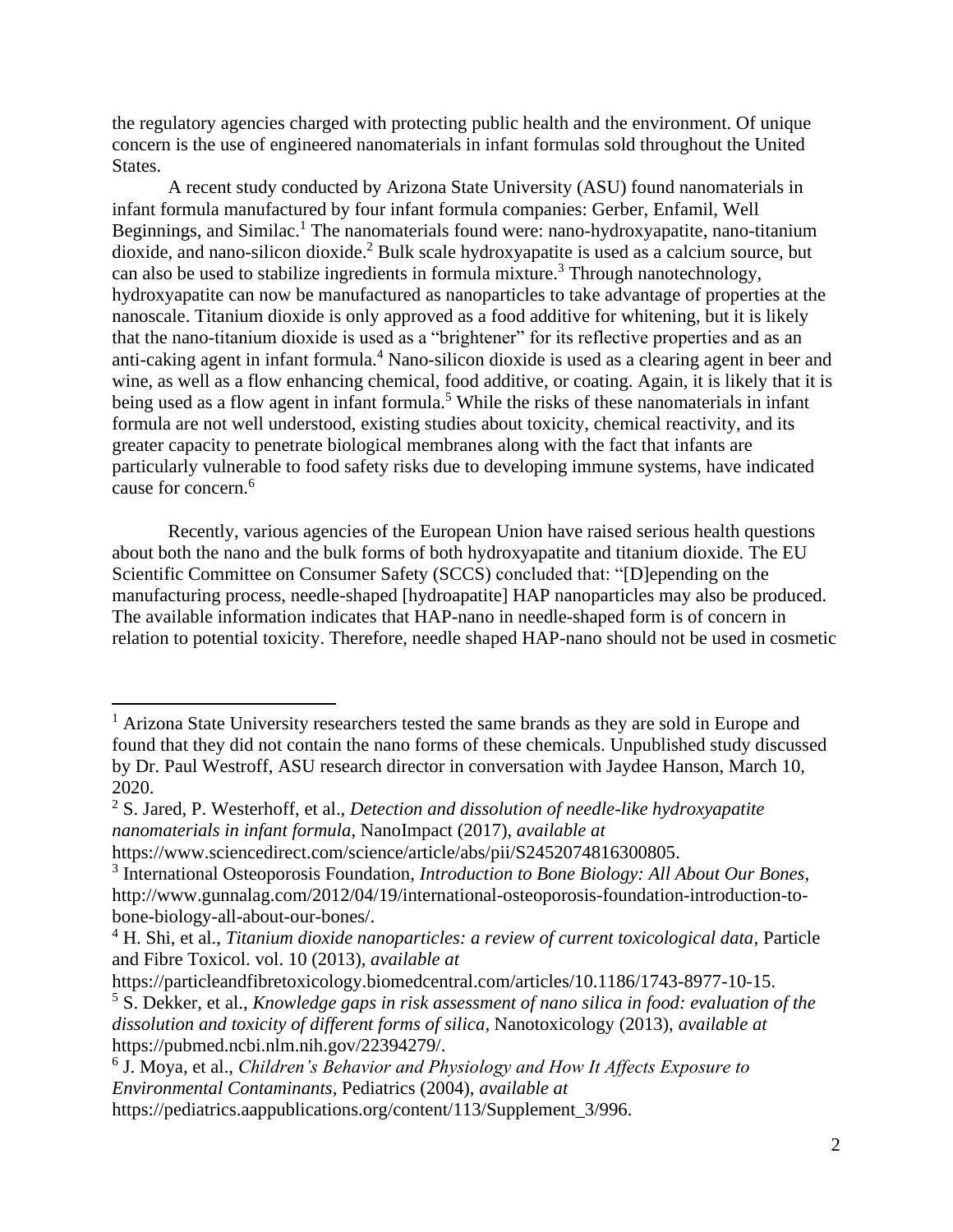products."<sup>7</sup> The SCCS has concluded that there is a basis for concern that the use of HAP-nano in cosmetic products can pose a risk to the consumer.<sup>8</sup>

Likewise, the European Food Safety Agency (EFSA) has raised concerns about one of the most common food additives, titanium dioxide, largely due to the nano scale material in the titanium dioxide.<sup>9</sup> EFSA's recent assessment based on thousands of studies that have become available since 2016 resulted in a conclusion from the EFSA's expert Panel on Food Additives and Flavourings that "titanium dioxide can no longer be considered safe as a food additive." This is because "[a]fter oral ingestion, the absorption of titanium dioxide particles is low, however they can accumulate in the body."<sup>10</sup>

In light of these concerns, the Food and Drug Administration (FDA) must exercise its authority under the Federal Food, Drug, and Cosmetic Act (FFDCA) to ensure infant formulas are safe and meet certain nutritional requirements. FDA's existing regulations do not include screening or safety testing of nanomaterials or other potentially toxic synthetic ingredients. Petitioners respectfully request that FDA immediately take the steps necessary to properly regulate nano-hydroxyapatite and all other nanoscale ingredients as new ingredients in infant formulas pursuant to FFDCA and other applicable statutes. We urge that FDA prohibit all engineered nano ingredients until they are demonstrated to be safe for this vulnerable population. This legal petition provides both the blueprint and the legal impetus to take such regulatory actions.

Accordingly, pursuant to the Right to Petition Government Clause contained in the First Amendment of the United States Constitution,<sup>11</sup> the Administrative Procedure Act (APA),<sup>12</sup> and FDA's FFDCA-implementing regulations,<sup>13</sup> the undersigned submit this legal petition for rulemaking and collateral relief pursuant to the provisions of the Administrative Procedure Act, 5 U.S.C. §§ 551 *et seq*., the FFDCA 21 U.S.C. §§ 301 *et seq*., and the Food Quality Protection Act (FQPA), 21 U.S.C. §§ 346 *et seq*.

[https://www.efsa.europa.eu/en/news/titanium-dioxide-e171-no-longer-considered-safe-when](https://www.efsa.europa.eu/en/news/titanium-dioxide-e171-no-longer-considered-safe-when-used-food-additive)[used-food-additive.](https://www.efsa.europa.eu/en/news/titanium-dioxide-e171-no-longer-considered-safe-when-used-food-additive)

<sup>7</sup> European Union Scientific Committee on Consumer Safety, *Opinion on the Safety of nanohydroapatite,* (March 2021), *available at* 

[https://ec.europa.eu/health/sites/default/files/scientific\\_committees/consumer\\_safety/docs/sccs\\_o](https://ec.europa.eu/health/sites/default/files/scientific_committees/consumer_safety/docs/sccs_o_246.pdf) [\\_246.pdf.](https://ec.europa.eu/health/sites/default/files/scientific_committees/consumer_safety/docs/sccs_o_246.pdf)

<sup>8</sup> *Id*.

<sup>9</sup> European Food Safety, *Titanium dioxide E171 no longer considered safe when used as a food additive*, Newsnote Newsnote (May 6, 2021), *available at* 

 $10 \, Id.$ 

 $11$  U.S. Const. amend. I.

 $12$  5 U.S.C. § 553(e).

<sup>13</sup> 21 C.F.R. § 10.30.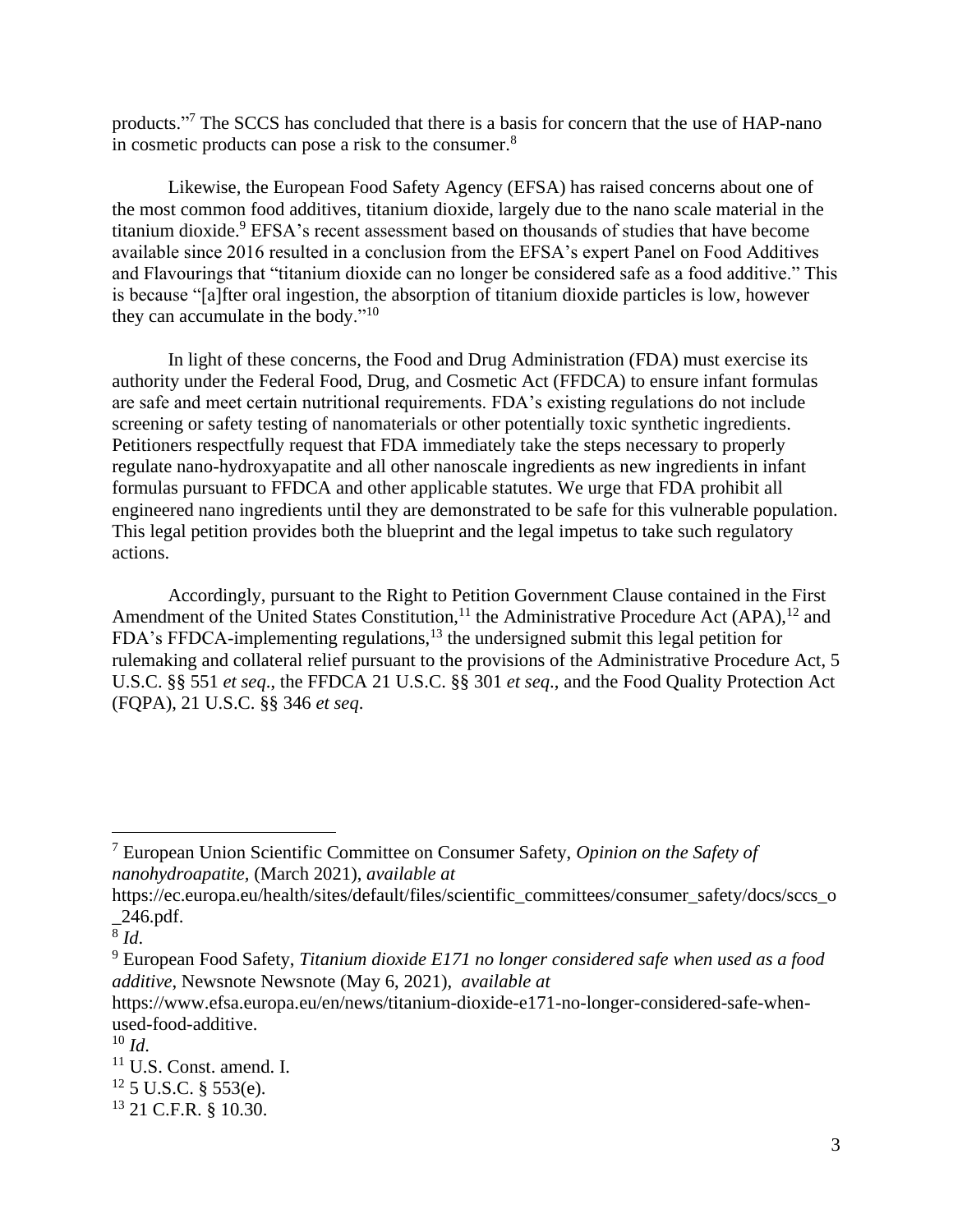# **ACTIONS REQUESTED**

Petitioners request that FDA undertake the following actions with regards to nanomaterial products in infant formula:

- 1) Enact new regulations directed at FDA's oversight of nanomaterial products establishing and requiring:
	- a. That any infant formula marketed in the U.S. must undergo rigorous screening or safety testing of nanomaterials or other potentially toxic synthetic ingredients;
	- b. That nanomaterials in infant formula be labeled to delineate all nanoparticle ingredients;
	- c. That FDA establish regulatory definitions necessary to properly regulate engineered nanomaterial products, including the terms "nanotechnology," "nanomaterial," and "engineered nanoparticle";
	- d. That nano-engineered versions of food substances contained in infant formula be considered a significant manufacturing process change;
	- e. That FDA revise its 2014 Guidance on Assessing Significant Manufacturing Process Changes<sup>14</sup> to expressly include infant formula; and
	- f. That FDA put the points to consider from the 2014 guidance into regulatory language.
- 2) Declare all currently available infant formulas containing engineered nanoparticles as adulterated and misbranded and require a recall.
- 3) Preclude the use of "Generally Recognized As Safe" (GRAS) for nanomaterials in infant formula.
- 4) Declare engineered nanoparticles in infant formula an imminent hazard to human health.

# **PETITIONERS**

The **International Center for Technology Assessment (ICTA)** is located at 303 Sacramento Street, San Francisco, California 94111. Formed in 1994, ICTA seeks to assist the public and policy makers in better understanding how technology affects society. ICTA is a nonprofit organization devoted to analyzing the economic, environmental, ethical, political, and social impacts that can result from the application of technology or technological systems.

In 2007, ICTA spearheaded a coalition of international non-profit organizations working on nanotechnology that published a principles document, *Principles for the Oversight of Nanotechnologies and Nanomaterials*. ICTA has also filed ground-breaking legal petitions on the human health and environmental risks of nanotechnology on behalf of a coalition of public interest organizations, including one in 2006 requesting FDA to regulate sunscreen composed of engineered nanoparticles and one in 2008 requesting EPA to regulate nano-silver products as pesticides.

<sup>&</sup>lt;sup>14</sup> https://www.fda.gov/regulatory-information/search-fda-guidance-documents/consideringwhether-fda-regulated-product-involves-application-nanotechnology.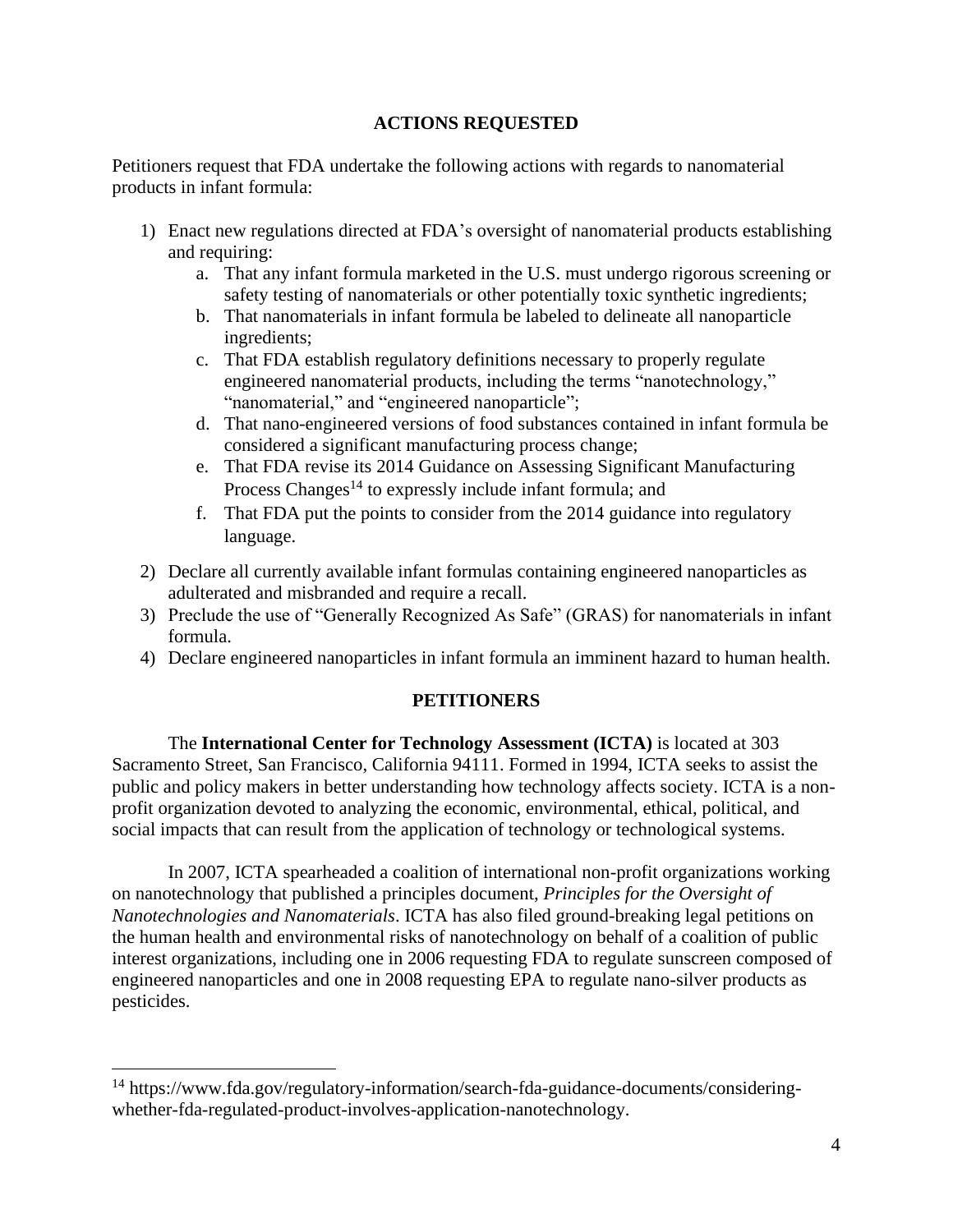The **Center for Food Safety (CFS)** is a nonprofit public interest organization that empowers people, supports farmers, and protects the earth from the harmful impacts of industrial agriculture through groundbreaking legal, scientific, and grassroots action. Our membership includes more than one million consumer and farmer supporters across the country who support organic food and farming, grow organic food, and regularly purchase organic products. A particular programmatic focus of CFS is protecting consumers from unsafe food additives, color additives, and food contact articles.

For example, CFS was a petitioner on Food Additive Petition No. 5A4810, which sought to prohibit the use of seven synthetic flavors that were found by the National Toxicology Program to induce cancer. FDA responded to that petition by removing the seven synthetic flavors from its approved food additives list. CFS was also a petitioner on Food Additive Petition No. 4B4809, which successfully led FDA to ban the use of unsafe long-chain perfluorinated compounds in food contact substances.

### **LEGAL AND REGULATORY BACKGROUND**

### **I. First Amendment**

Under the First Amendment to the U.S. Constitution, the people have a right "to petition the Government for a redress of grievances."<sup>15</sup> This right "is cut from the same cloth as the other guarantees of that Amendment, and is an assurance of a particular freedom of expression."<sup>16</sup> The Petition Clause ensures "that people 'may communicate their will' through direct petitions to the legislature and government officials."<sup>17</sup> The right to petition "extends to all departments of the Government."<sup>18</sup>

### **II. Administrative Procedure Act**

Under the APA, CFS has the right to petition, as agencies must "give an interested person the right to petition for the issuance, amendment, or repeal of a rule."<sup>19</sup> Agency decisions "that [are] inconsistent with a statutory mandate or that frustrate the congressional policy underlying a statute" are impermissible.<sup>20</sup> The APA establishes the applicable standard for review of agency actions, which is whether the agency's decision was arbitrary, capricious, an abuse of discretion, or otherwise not in accordance with the law.<sup>21</sup> The APA requires an agency to "conclude a matter presented to it" "within a reasonable time."<sup>22</sup> Judicial review under the APA requires that

<sup>15</sup> U.S. CONST. amend. I.

<sup>16</sup> *McDonald v. Smith*, 472 U.S. 479, 482 (1985).

<sup>&</sup>lt;sup>17</sup> *Id.* (quoting James Madison, 1 Annals of Cong. 738 (1789)).

<sup>18</sup> *Cal. Motor Transp. Co. v. Trucking Unlimited*, 404 U.S. 508, 510 (1972).

 $19\,$  5 U.S.C. § 553(e).

<sup>20</sup> *See, e.g., Ocean Advocates v. U.S. Army Corps of Eng'rs*, 402 F.3d 846, 858–59 (9th Cir. 2005).

 $21$  5 U.S.C. § 706(2)(A).

<sup>&</sup>lt;sup>22</sup> 5 U.S.C. § 555(b) ("[W]ithin a reasonable time, each agency shall proceed to conclude a matter presented to it."); id. § 706(1) ("The reviewing court shall . . . compel agency action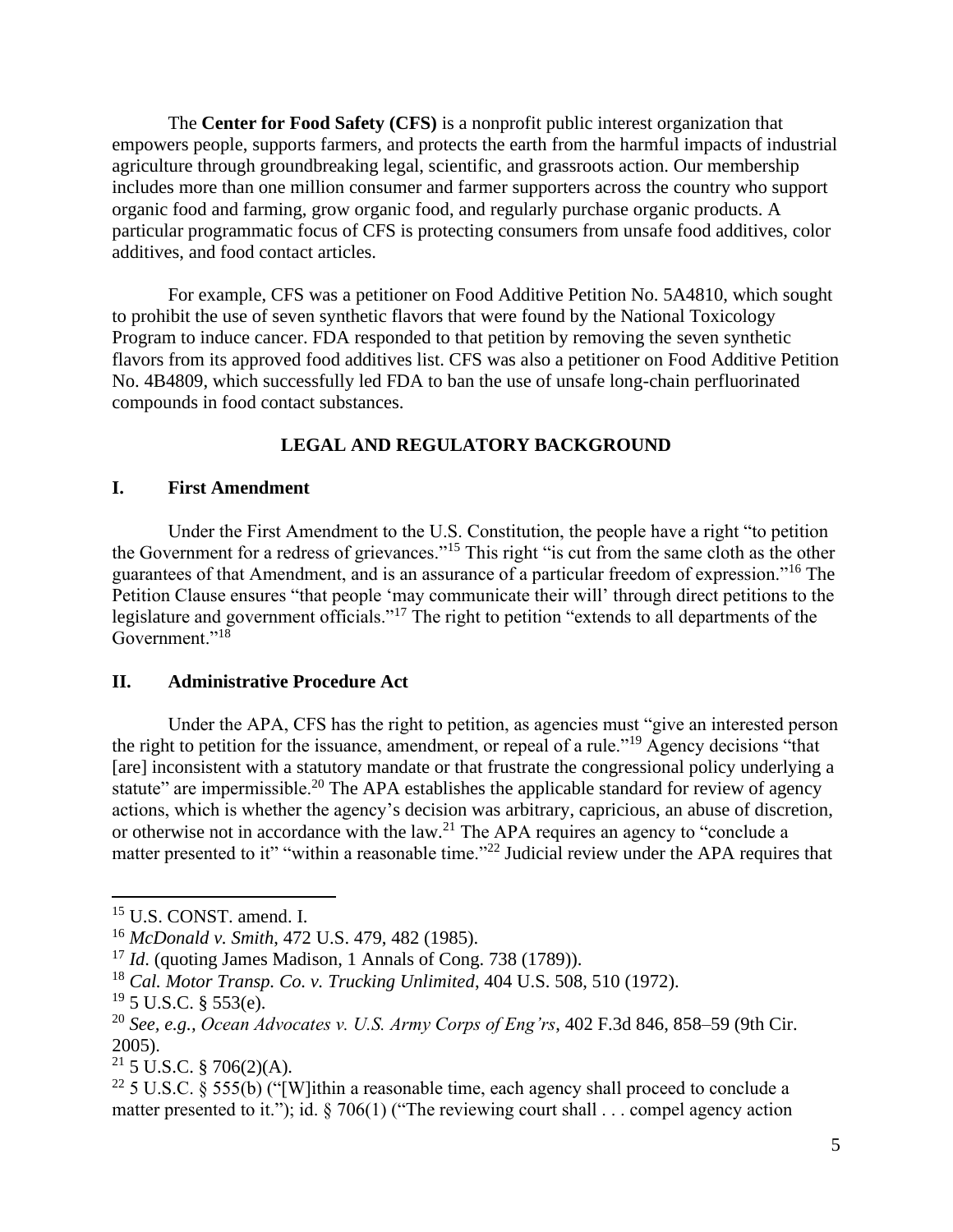"the reviewing court shall compel agency action unlawfully withheld or unreasonably delayed."<sup>23</sup>

### **III. Federal Food, Drug, and Cosmetic Act**

Regulations regarding oversight over nanomaterial products, misbranding of infant formulas, and the GRAS process fall under the FFDCA. The Commissioner and FDA are responsible for ensuring the safety of infant formulas.

### *A. The Infant Formula Act*

In 1980, Congress passed the Infant Formula Act (IFA), which added Section 412 to the FFDCA.<sup>24</sup> Under the IFA, an infant formula is considered adulterated unless it meets certain nutrient requirements and quality factors and is processed in compliance with good manufacturing practices and quality control procedures.<sup>25</sup> At least 90 days before marketing any infant formula, the manufacturer must first register it with FDA.<sup>26</sup> The registration submission must include the quantitative formulation of the infant formula, a description of any reformulation of the formula or change in processing, and assurances that the infant formula will not be marketed unless it meets nutrient requirements and quality factors and is processed in accordance with good manufacturing practices.<sup>27</sup>

After an infant formula is registered, if the manufacturer has knowledge that the infant formula may not provide the stated nutrient requirements or is otherwise adulterated or misbranded, the IFA requires the manufacturer to "promptly notify" FDA.<sup>28</sup> Once notified, FDA must make a determination as to whether the infant formula presents a risk to human health.<sup>29</sup> If FDA determines that the infant formula does present a risk to human health, the manufacturer "shall immediately take all actions necessary to recall shipments of such infant formula from all wholesale and retail establishments," consistent with FDA's recall regulations and guidelines.<sup>30</sup>

unlawfully withheld or unreasonably delayed."); *id*. § 555(e) ("Prompt notice shall be given of the denial in whole or in part of a written application, petition, or other request of an interested person made in connection with any agency proceeding.").

 $^{23}$  5 U.S.C. § 706(1).

<sup>24</sup> *See* Infant Formula Act of 1980, Pub. L. No. 96-359, 94 Stat. 1190 (1980) (codified at 21 U.S.C. § 350a).

 $25$  21 U.S.C. § 350a(a).

 $26$  21 U.S.C. § 350a(c)(1).

 $27$  21 U.S.C. § 350a(d)(1).

 $28$  21 U.S.C. § 350a(e)(1).

<sup>29</sup> *Id*.

 $30$  *Id.*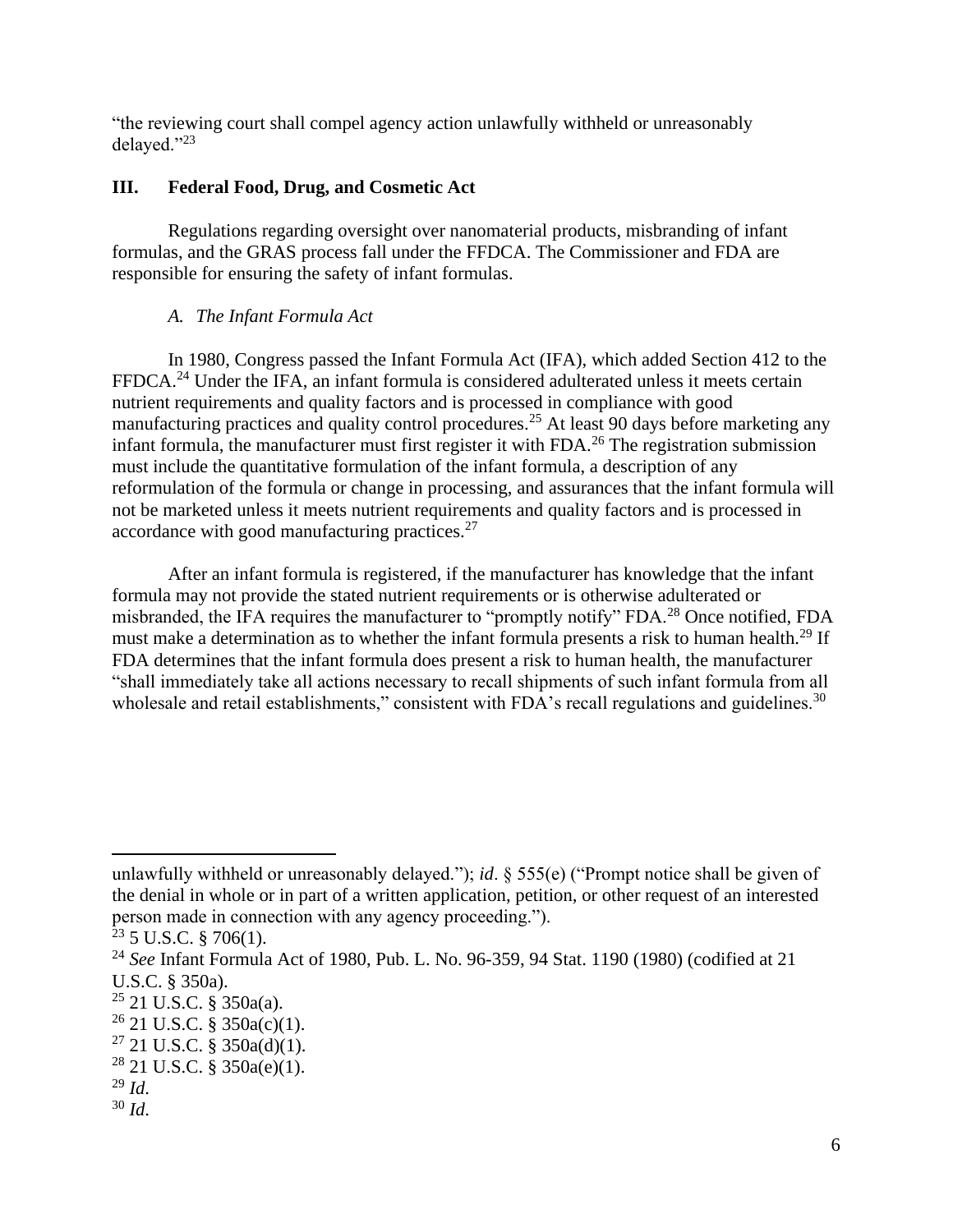### *B. FDA's Regulation of Infant Formula*

According to FDA, "[t]he only substances that may be used in an infant formula are substances that are safe and suitable for use in infant formula."<sup>31</sup> This means that the only substances that may be used in infant formulas are those that are approved as food additives, those that are GRAS, or those that have been authorized by a prior sanction.<sup>32</sup>

After an infant formula is registered, if there is a "major change" in either the processing or formulation of the infant formula, it constitutes a "new infant formula" for which a new registration is required.<sup>33</sup> FDA defines "major change" in an infant formula as

"any new formulation, or any change of ingredients or processes where experience or theory would predict a possible significant adverse impact on levels of nutrients or bioavailability of nutrients, or any change that causes an infant formula to differ fundamentally in processing or in composition from any previous formulation produced by the manufacturer."34

FDA then provides a non-exhaustive list of examples of infant formulas deemed to differ fundamentally in processing or in composition:

- Any infant formula produced by a manufacturer who is entering the U.S. market;
- Any infant formula powder processed and distributed by a manufacturer who previously only produced liquids (or vice versa);
- Any infant formula having a significant revision, addition, or substitution of a macronutrient (i.e., protein, fat, or carbohydrate), with which the manufacturer has not had previous experience;
- Any infant formula manufactured on a new processing line or in a new plant;
- Any infant formula manufactured containing a new constituent not listed in section 412 (i) of the [FFDCA], such as taurine or L-carnitine;
- Any infant formula processed by a manufacturer on new equipment that utilizes a new technology or principle (e.g., from terminal sterilization to aseptic processing); or
- An infant formula for which there has been a fundamental change in the type of packaging used (e.g., changing from metal cans to plastic pouches.<sup>35</sup>

*C. Petition Process under the FFDCA*

FDA's regulations also provide for rulemaking petitions.<sup>36</sup> Once filed, FDA "shall furnish a response" to the petition "within 180 days" of its receipt.<sup>37</sup> FDA's response must either

<sup>31</sup> 21 C.F.R. § 106.40(a). <sup>32</sup> *Id*. <sup>33</sup> 21 U.S.C. § 350a(c)(2)(B). <sup>34</sup> 21 C.F.R. § 106.3. <sup>35</sup> *Id*. <sup>36</sup> 21 C.F.R. § 10.30.  $37$  *Id.* § 10.30(e)(2).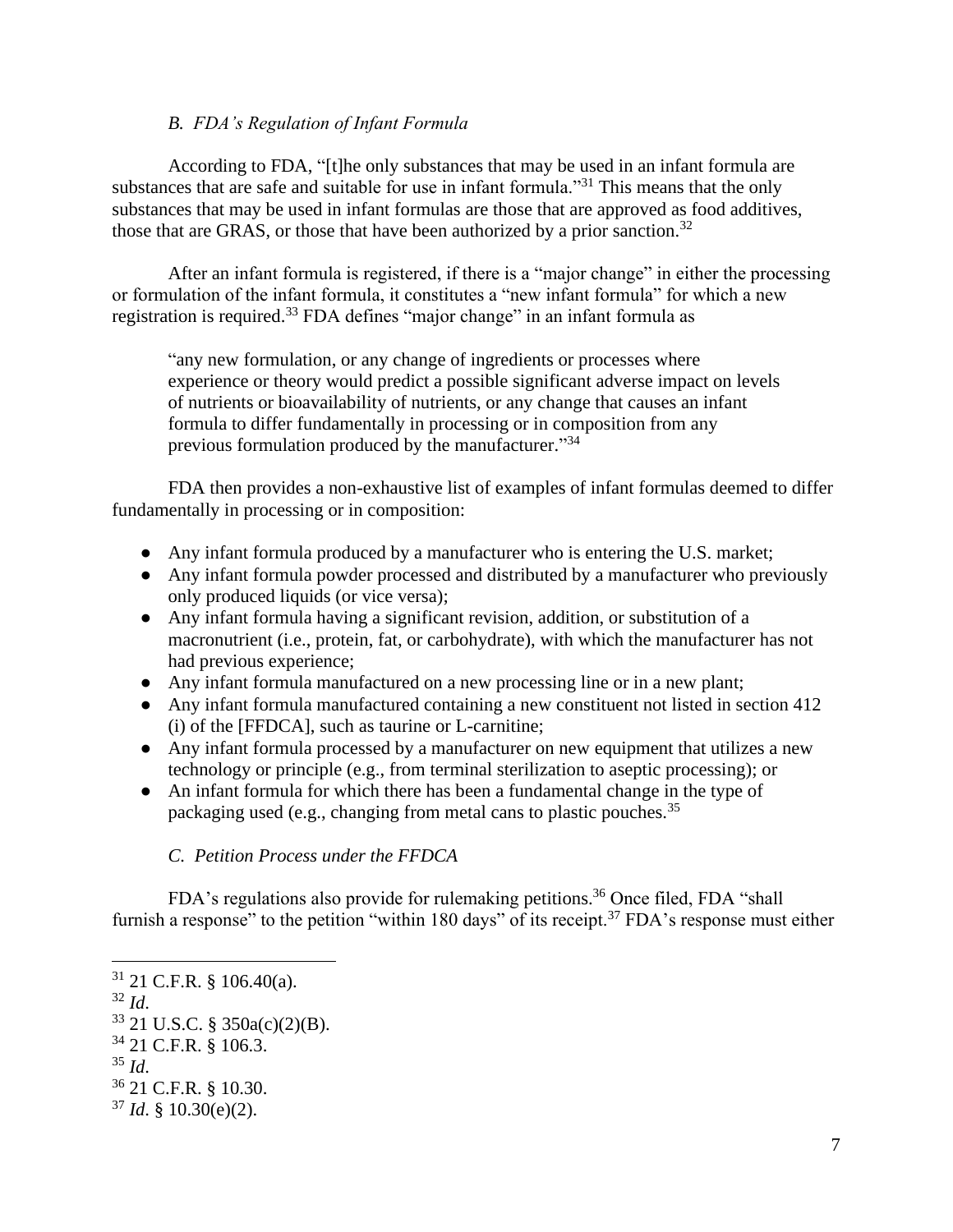approve the petition, deny the petition, dismiss the petition if changes in law, facts, or circumstances render it moot, or provide a tentative response if the agency cannot reach a decision.<sup>38</sup>

#### **FACTUAL BACKGROUND**

### **I. Nanotechnology**

Nanotechnology is a powerful new platform technology for taking apart and reconstructing nature at the atomic and molecular level.<sup>39</sup> The nanoscale is exceedingly tiny; it is the world of atoms and molecules, involving the manipulation of matter at the nanometer scale (nm), one billionth of a meter. $40$ 

"Nano" means more than just tiny manufacturing; every chemical element has characteristic, defined properties including color, hardness, elasticity, conductivity, melting temperature, etc. Put a different way, it is well-known that materials engineered or manufactured to the nanoscale exhibit radically different fundamental physical, biological, and chemical properties from bulk materials.<sup>41</sup>

One reason for these fundamentally different properties is that quantum physics comes into play at the nanoscale. <sup>42</sup> Another is that the reduction in size to the nanoscale results in an enormous increase of surface to volume ratio, giving nanoparticles a much greater surface area per unit of mass compared to larger particles.<sup>43</sup> Because growth and catalytic chemical reactions occur at the particle surface, a given mass of nanoparticles will have an increased potential for biological interaction and be much more reactive than the same mass made up of larger particles,

[https://www.nano.gov/nanotech-101/what/nano-size.](https://www.nano.gov/nanotech-101/what/nano-size)

<sup>42</sup> Nanotechnology Now, *Nanotechnology Basics*, [http://www.nanotech-now.com/basics.htm.](http://www.nanotech-now.com/basics.htm)

<sup>38</sup> *Id*.

 $39$  The National Nanotechnology Initiative (NNI) defines nanotechnology as the "understanding" and control of matter at the nanoscale, at dimensions of roughly 1 to 100 nanometers, where unique phenomena enable novel applications. Encompassing nanoscale science, engineering and technology, nanotechnology involves imaging, measuring, modeling, and manipulating matter at this length scale." NNI, *What It Is and How It Works*, [https://www.nano.gov/nanotech-101/what;](https://www.nano.gov/nanotech-101/what) *see also* 15 U.S.C. § 7509(2).

 $40$  For illustration, a DNA molecule, which carries genetic information in the cell nucleus, is about 2.5 nm in diameter. A human hair is huge by comparison, between 80,000-100,000 nm wide. On a comparative scale, if the diameter of a marble was one nanometer, then the diameter of the Earth would be about one meter. NNI, *Size of the Nanoscale*,

<sup>41</sup> NNI, *What It Is and How It Works*, [https://www.nano.gov/nanotech-101/what.](https://www.nano.gov/nanotech-101/what)

<sup>43</sup> Royal Society of Chemistry, *Nanoparticles* (2014), *available at*

[https://www.rsc.org/cpd/teachers/content/filerepository/frg/pdf/Nanoparticles.pdf.](https://www.rsc.org/cpd/teachers/content/filerepository/frg/pdf/Nanoparticles.pdf) For example, a gram of nanoparticles has a surface area of a thousand square meters. Peter Montague, *Nanotechnology and the Precautionary Principle Imperative*, Multinational Monitor (Sept. 1, 2004), *available at* [http://www.precaution.org/lib/06/montague\\_mm\\_040915.htm.](http://www.precaution.org/lib/06/montague_mm_040915.htm)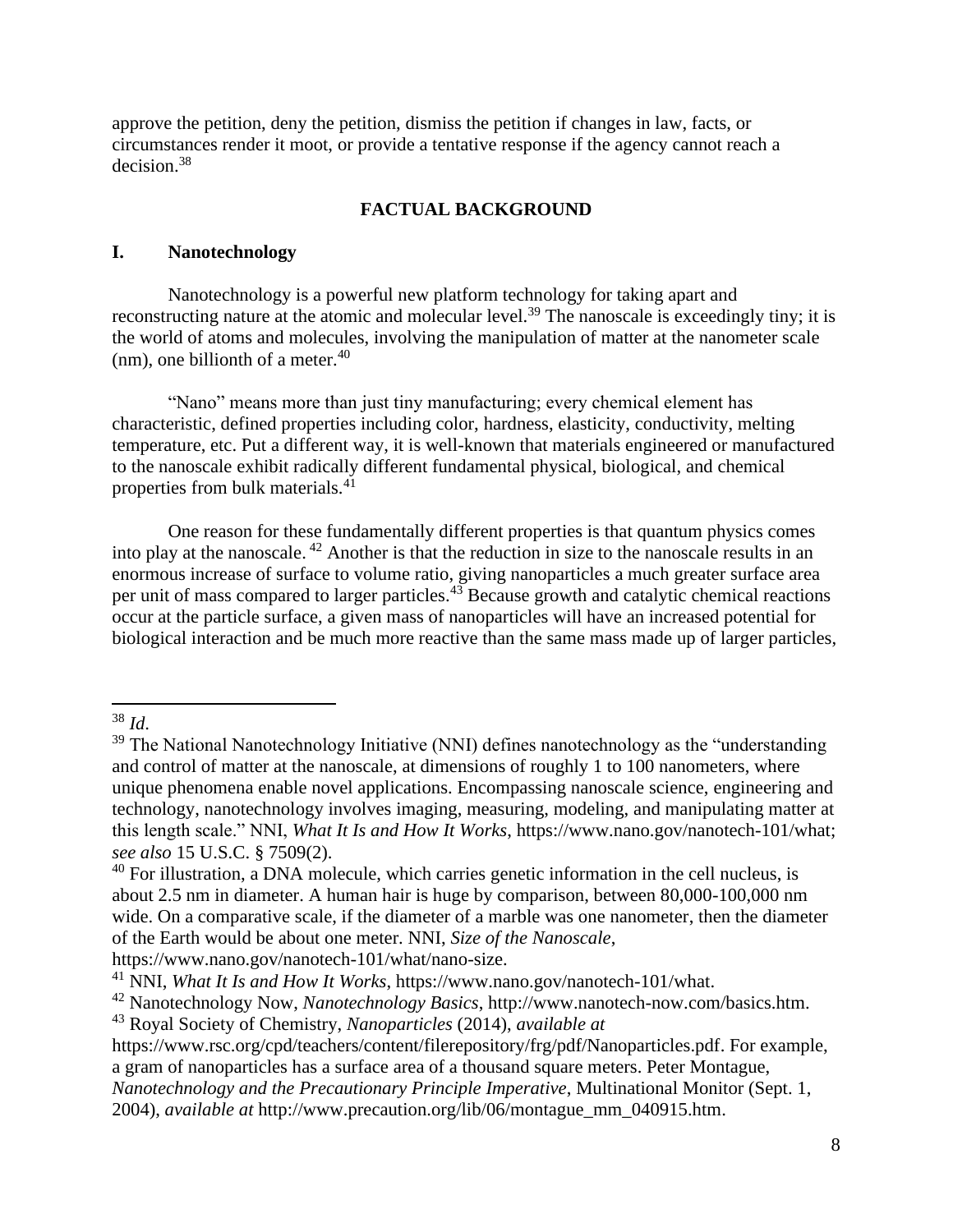thus enhancing intrinsic toxicity.<sup>44</sup> This enormous increase in surface area can change relatively inert substances into highly reactive ones. A material can then melt faster, absorb more, or simply become more explosive.<sup>45</sup>

Thus, to say that a substance is "nano" does not merely mean that it is tiny, a billionth of a meter in scale; rather, the prefix is best understood to also mean that a substance has the capacity to act in fundamentally different ways. Altered properties can include color, solubility, material strength, electric conductivity, and magnetic behavior.<sup>46</sup> For example, a gold wedding ring is yellow in color; but gold nanoparticles can appear red or purple.<sup>47</sup> Carbon (like graphite in pencil lead) is relatively soft; but carbon in the form of carbon nanotubes (nanoscale cylinders made of carbon atoms) is a hundred times stronger than steel.<sup>48</sup> An aluminum soda can does not burn; however, aluminum nanoparticles explode when used as rocket fuel catalysts.<sup>49</sup>

# **II. The Human Health and Environmental Risks of Nanomaterials**

Just as the size and chemical characteristics of engineered nanoparticles can give them unique properties, those same new properties—tiny size, vastly increased surface area to volume ratio, high reactivity— can also create unique and unpredictable human health and environmental risks.<sup>50</sup> Swiss Insurance giant Swiss Re noted that:

"[N]ever before have the risks and opportunities of a new technology been as closely linked as they are in nanotechnology. It is precisely those characteristics

<sup>44</sup> *See, e.g.*, Seung Won Shin, et al., *Role of Physiochemical Properties in Nanoparticle Toxicity*, Nanomaterials (Basel) (Sept. 2015), *available at* 

[https://www.ncbi.nlm.nih.gov/pmc/articles/PMC5304630/.](https://www.ncbi.nlm.nih.gov/pmc/articles/PMC5304630/)

<sup>45</sup> *See, e.g.*, Michael Berger, *Explosibility of nanoparticles*, Nanowerk (Mar. 20, 2012), [https://www.nanowerk.com/spotlight/spotid=24650.php.](https://www.nanowerk.com/spotlight/spotid=24650.php)

<sup>46</sup> National Nanotechnology Institute, *What's So Special about the Nanoscale?*, [https://www.nano.gov/nanotech-101/special.](https://www.nano.gov/nanotech-101/special)

 $^{47}$  *Id.* 

<sup>48</sup> National Nanotechnology Institute, *Explanation of the Carbon Nanotube Pencils* (Mar. 7, 2012), available at<https://www.nano.gov/CNTpencils> (click on "Explanation of Carbon Nanotube Pencils" link).

<sup>49</sup> A. Olivani, et al., *Aluminum Particle Size Influence on Ignition and Combustion of AP/HTPB/Al Solid Rocket Propellants*, RTO-MP-091, paper presented at the RTO AVT Specialists' Meeting on "Advances in Rocket Performance Life and Disposal" in Aalborg, Denmark (Sept. 23-26, 2002),

[https://www.sto.nato.int/publications/STO%20Meeting%20Proceedings/RTO-MP-091/MP-091-](https://www.sto.nato.int/publications/STO%20Meeting%20Proceedings/RTO-MP-091/MP-091-31.pdf) [31.pdf.](https://www.sto.nato.int/publications/STO%20Meeting%20Proceedings/RTO-MP-091/MP-091-31.pdf)

<sup>50</sup> *See, e.g.*, A. Nel et al., *Toxic Potential of Materials at the Nanolevel*, 311 SCIENCE 622-27, 622, 623 Fig. 1 (2006); *see generally* Florini et al., *Nanotechnology: Getting It Right the First Time*, 3 NANOTECHNOLOGY L. & BUS. 38, 41-43 (2006).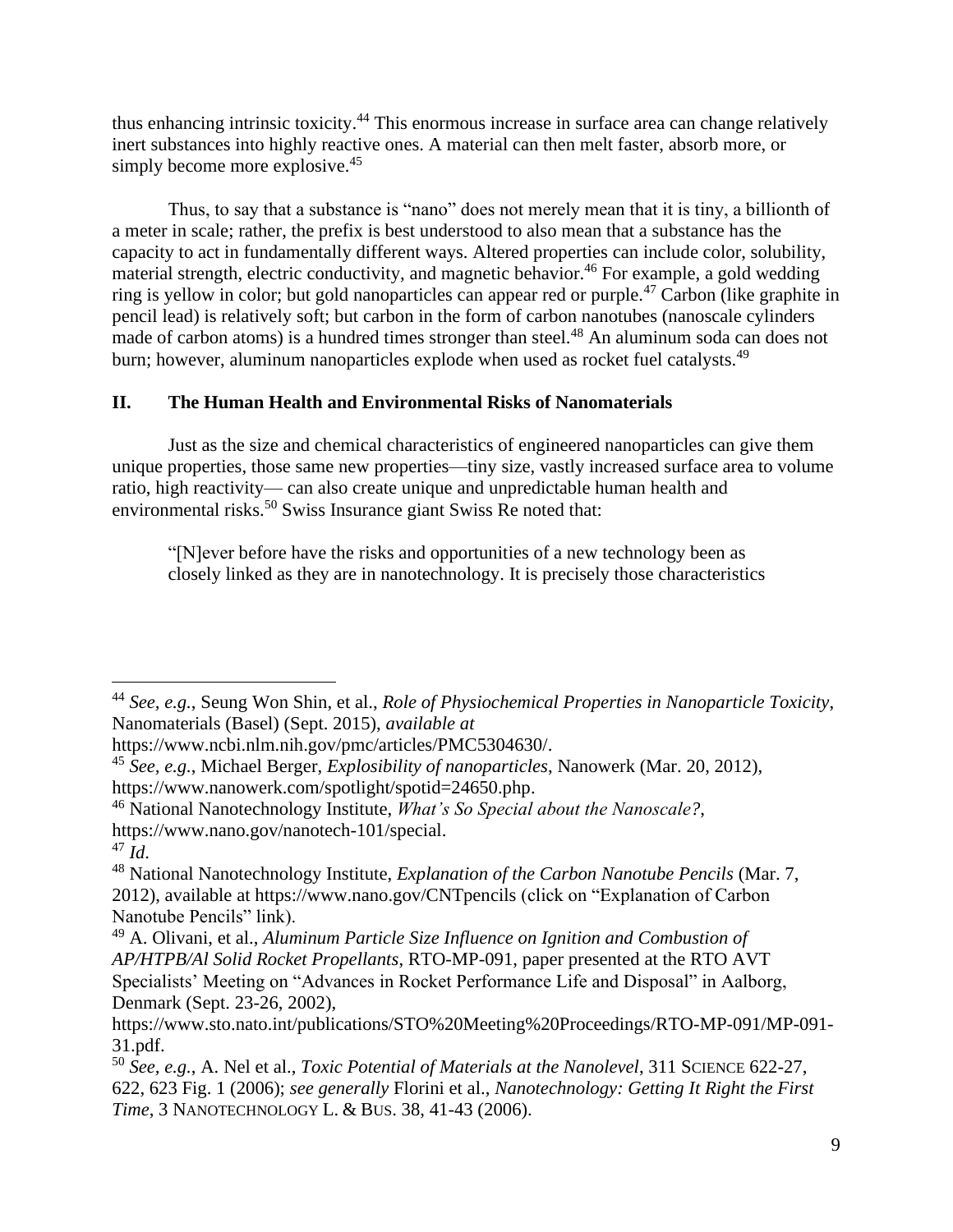which make nanoparticles so valuable that give rise to concern regarding hazards to human beings and the environment alike."<sup>51</sup>

A growing number of peer-reviewed scientific studies have demonstrated the potential for nanomaterials to present serious toxicity risks for human health and ecosystems.<sup>52</sup> Manufactured nanomaterials move excessively through the environment and have the potential to enter living cells and the environment in ways never previously possible. For example, the human body absorbs nanomaterials more readily than larger sized particles and nanoparticles cross biological membranes that larger sized particles normally cannot, such as the blood-brain barrier.<sup>53</sup> In addition, research has shown that many types of nanomaterials can be toxic to human tissue and cell cultures, resulting in increased oxidative stress, inflammatory cytokine production, DNA mutation, and even cell death.<sup>54</sup>

Once loose in nature, these nanomaterials represent a new class of manufactured nonbiodegradable pollutants. Nanomaterials' unique chemical and physical characteristics create foreseeable environmental risks, including potentially toxic interactions or compounds, absorption and/or transportation of pollutants, durability or bioaccumulation, and unprecedented mobility for a manufactured material.<sup>55</sup> Environmental impact studies have raised some red flags, including dangers from nanosilver to aquatic life; however, despite rapid nanomaterial commercialization, many potential risks remain dangerously untested due to the government's failure to prioritize and adequately fund environmental impact research.<sup>56</sup>

28\_Discussion%20II\_A\_2018\_EST\_Ecotoxicological%20Effects%20of%20Silver%20and%20T itanium%20Dioxide.pdf; M. Peyravi, et al., *Toxicity of Nanomaterials in Plants and Environment*, chapter in Nanotechnology in the Life Sciences (Oct. 1, 2019), *available at* [https://link.springer.com/chapter/10.1007/978-3-030-16379-2\\_13.](https://link.springer.com/chapter/10.1007/978-3-030-16379-2_13)

<sup>51</sup> Swiss Re, *Nanotechnology-Small Matter, Many Unknowns*, (2004), at 17, https://digitalcommons.wcl.american.edu/cgi/viewcontent.cgi?article=1347&context=sdlp.

<sup>52</sup> P.C. Ray, et al., *Toxicity and Environmental Risks of Nanomaterials: Challenges and Future Needs*, J. of Envtl. Science and Health (Feb. 9, 2009),

https://www.ncbi.nlm.nih.gov/pmc/articles/PMC2844666/; Anastasia Georgantzopoulou, et al., *Ecotoxicological Effects of Transformed Silver and Titanium Dioxide Nanoparticles in the Effluent from a Lab-Scale Wastewater Treatment System*, Environmental Science & Technology (2018), *available at* https://classes.engineering.wustl.edu/eece534/2020-02-

<sup>53</sup> M. Simko & M. Mattsson, *Interactions Between Nanosized Materials and the Brain*, Current Med. Chem. (Dec. 2014), [https://www.ncbi.nlm.nih.gov/pmc/articles/PMC4435026/.](https://www.ncbi.nlm.nih.gov/pmc/articles/PMC4435026/)

<sup>54</sup> R. Wan, et al., *Cobalt nanoparticles induce lung injury, DNA damage and mutations in mice*, Particle and Fibre Toxicol. (Sept. 18, 2017),

[https://www.ncbi.nlm.nih.gov/pmc/articles/PMC5604172/.](https://www.ncbi.nlm.nih.gov/pmc/articles/PMC5604172/)

<sup>55</sup> *See, e.g.*, Md. N. Uddin, et al., *Engineered nanomaterials in the environment: bioaccumulation, biomagnification and biotransformation*, Envtl. Chem. Letters (2020), [https://link.springer.com/article/10.1007%2Fs10311-019-00947-0.](https://link.springer.com/article/10.1007%2Fs10311-019-00947-0)

<sup>56</sup>D. Biello, *Government Fails to Assess Potential Dangers of Nanotechnology*, Scientific American (Dec. 18, 2008), [https://www.scientificamerican.com/article/government-fails-to](https://www.scientificamerican.com/article/government-fails-to-assess-dangers-of-nanotechnology/)[assess-dangers-of-nanotechnology/;](https://www.scientificamerican.com/article/government-fails-to-assess-dangers-of-nanotechnology/) Executive Office of the President, National Nanotechnology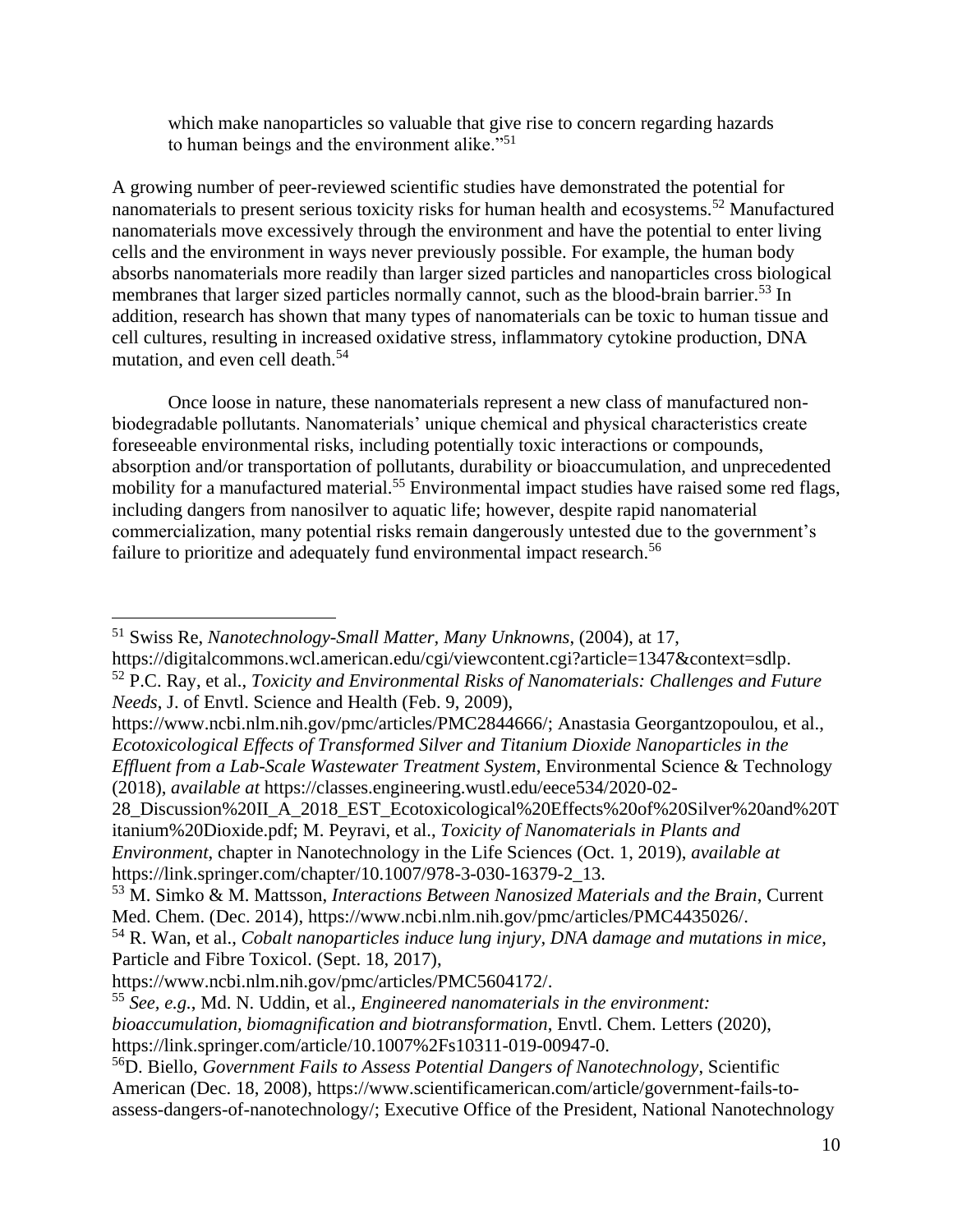In addition, nanomaterials' unique chemical and physical characteristics create foreseeable, yet unexplored, risks. For example, nanoparticles are the subject of vigorous drug research because of their ability to carry and deliver drugs to specific targets. But this same transport propensity could give nanoparticles the ability to carry toxic chemicals present in the environment.<sup>57</sup> The translocatory potential of nanomaterials that makes them commercially attractive for drug delivery could cause unintended consequences as nanomaterials are released into natural systems. Because of their tiny size nanomaterials may be highly mobile and travel further than larger particles in soil and water. Because nanoparticles tend to be more reactive than larger particles, interactions with substances present in the soil could lead to new and possibly toxic compounds.

### **III. Nanomaterials in Consumer Products: The Future Is Now**

Nanotechnology and its material creations are no longer future predictions; they have arrived. Funding is astronomical, with over \$31 billion in federally funded nanotechnology activities coordinated through the National Nanotechnology Initiative (NNI) since its inception in 2001.<sup>58</sup> Unfortunately, only a paucity of this robust federal funding—4% of the NNI's FY21 budget—was earmarked for environmental health and safety (EHS) research.<sup>59</sup>

# *A*. *Nanomaterials in infant formulas create new risks that cannot be inferred from bulk material counterparts or the testing of them.*

Regulators, the public, and industry cannot rely on the existing knowledge of conventional chemicals to predict the properties and risks of nanomaterials. Just as the size and physical properties of engineered nanoparticles give them unusual properties of strength and reactivity, those properties also give them unpredicted risks, like increased toxicity,<sup>60</sup> due to modifications of physicochemical properties and extreme mobility, causing increased uptake and interaction with biological tissues. $61$  Those same features that make engineered nanomaterials unique—small size, high surface area to volume ratio, high reactivity—can have negative

Initiative Supplement to the President's 2021 Budget, at 6 (Oct. 2020), [https://www.nano.gov/about-nni/what/funding.](https://www.nano.gov/about-nni/what/funding)

<sup>57</sup> S. Berkner, et al., *Nanopharmaceuticals: Tiny challenges for the environmental risk assessment of pharmaceuticals*, Envtl. Toxicol. and Chem. (Mar. 22, 2016), [https://setac.onlinelibrary.wiley.com/doi/full/10.1002/etc.3039.](https://setac.onlinelibrary.wiley.com/doi/full/10.1002/etc.3039)

<sup>&</sup>lt;sup>58</sup> Executive Office of the President, National Nanotechnology Initiative Supplement to the President's 2021 Budget, at 5 (Oct. 2020).

<sup>59</sup> *Id*. at 6.

<sup>60</sup> M. Gidwani & AV. Singh., *Nanoparticle enabled drug delivery across the blood brain barrier: invivo and in vitro models, opportunities and challenges*, Curr Pharm Biotechnol. (2014), [https://pubmed.ncbi.nlm.nih.gov/24809717/.](https://pubmed.ncbi.nlm.nih.gov/24809717/)

<sup>61</sup> H. Shi, Magaye, et al., *Titanium dioxide nanoparticles: a review of current toxicological data,* Part Fibre Toxicol. (2013), [https://doi.org/10.1186/1743-8977-10-15.](https://doi.org/10.1186/1743-8977-10-15)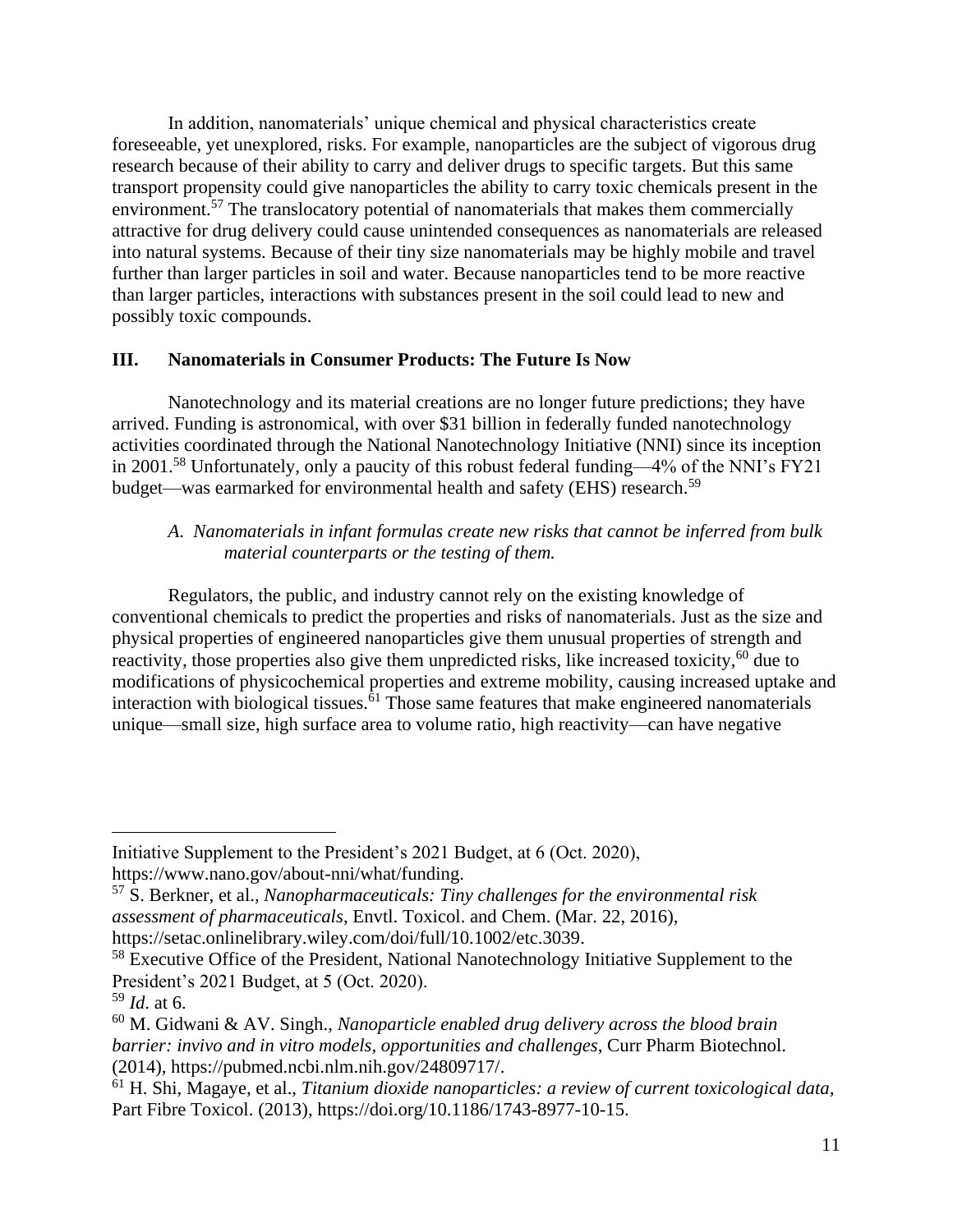consequences for human health.<sup>62</sup> "The combination of effects can generate adverse biological effects in living cells that would not otherwise be possible with the same material in larger form."<sup>63</sup>

First, central to these health risk concerns is that humans have evolved mechanisms of protection against environmental agents; size is an important factor in the efficacy of these mechanisms. The exposure to engineered nanoparticles, having characteristics not previously encountered, presents new challenges to the normal defense mechanisms of, inter alia, the body's immune and inflammatory response systems.<sup>64</sup> Unlike larger particles, engineered nanoparticles have the unique ability to move from one area of the body to another, be absorbed by organs and tissues, and penetrate into cells. Research has highlighted movement from the lungs to the bloodstream,<sup>65</sup> the GI tract to other organs,<sup>66</sup> and the nose via olfactory nerves into the brain.<sup>67</sup> When inhaled, they reach all regions of the respiratory tract, and can move out of it via different pathways and mechanisms. When in contact with the skin, there is evidence of penetration of the dermis and subsequent translocation via the lymph nodes; and when ingested, systematic uptake can occur; when in the blood circulatory system, they can distribute through the body, and be taken up into the liver, spleen, bone marrow, heart, and other organs.

Second, the change in the physicochemical and structural properties of engineered nanoparticles can also be responsible for a number of material interactions that could lead to toxicological effects. There is a dependent relationship between size and surface area and nanoparticle toxicity; as particles are engineered smaller on the nanolevel, they are more likely to be toxic.<sup>68</sup> Once inside cells, they can interfere with cell signaling, cause structural damage, and

<sup>62</sup> C. Recordati, et al., *Tissue distribution and acute toxicity of silver after single intravenous administration in mice: nano-specific and size-dependent effects,* Part Fibre Toxicol. (2015), [https://www.ncbi.nlm.nih.gov/pmc/articles/PMC4772516/.](https://www.ncbi.nlm.nih.gov/pmc/articles/PMC4772516/)

<sup>63</sup> N. Andre, Xia, et al., *Toxic Potential of Materials at the Nanolevel,* Science (2006), [https://pubmed.ncbi.nlm.nih.gov/16456071/.](https://pubmed.ncbi.nlm.nih.gov/16456071/)

<sup>64</sup> Y, Duan, et al., *Toxicological characteristics of nanoparticulate anatase titanium dioxide in mice,* Biomaterials (2010),

[https://www.sciencedirect.com/science/article/abs/pii/S0142961209010783?via%3Dihub.](https://www.sciencedirect.com/science/article/abs/pii/S0142961209010783?via%3Dihub)

<sup>65</sup> G, Oberdörster, et al., *Principles for characterising the potential human health effects from exposure to nanomaterials: elements of a screening strategy,* Particle Fibre Toxicology (2005), *available at* [https://particleandfibretoxicology.biomedcentral.com/articles/10.1186/1743-8977-2-](https://particleandfibretoxicology.biomedcentral.com/articles/10.1186/1743-8977-2-8) [8.](https://particleandfibretoxicology.biomedcentral.com/articles/10.1186/1743-8977-2-8)

<sup>66</sup> B. Belli, *Processed Foods and Food Packaging Already Contain Nanoparticles—Some of Which Could Be Harmful to Our Health,* The Environmental Magazine (Aug. 22, 2015), [http://www.emagazine.com/includes/ print-article/magazine/9623/.](http://www.emagazine.com/includes/)

<sup>67</sup> G. J. Garcia, J.D. Schroeter, & J.S. Kimbell., *Olfactory deposition of inhaled nanoparticles in humans,* Inhalation toxicology (2015),

https://www.ncbi.nlm.nih.gov/pmc/articles/PMC4745908/pdf/nihms755292.pdf.

<sup>68</sup> M. Moreno- Horn, T. Gebel., *Granular biodurable nanomaterials: no convincing evidence for systemic toxicity*, Crit Rev Toxicol (2014), [https://pubmed.ncbi.nlm.nih.gov/25257841/.](https://pubmed.ncbi.nlm.nih.gov/25257841/)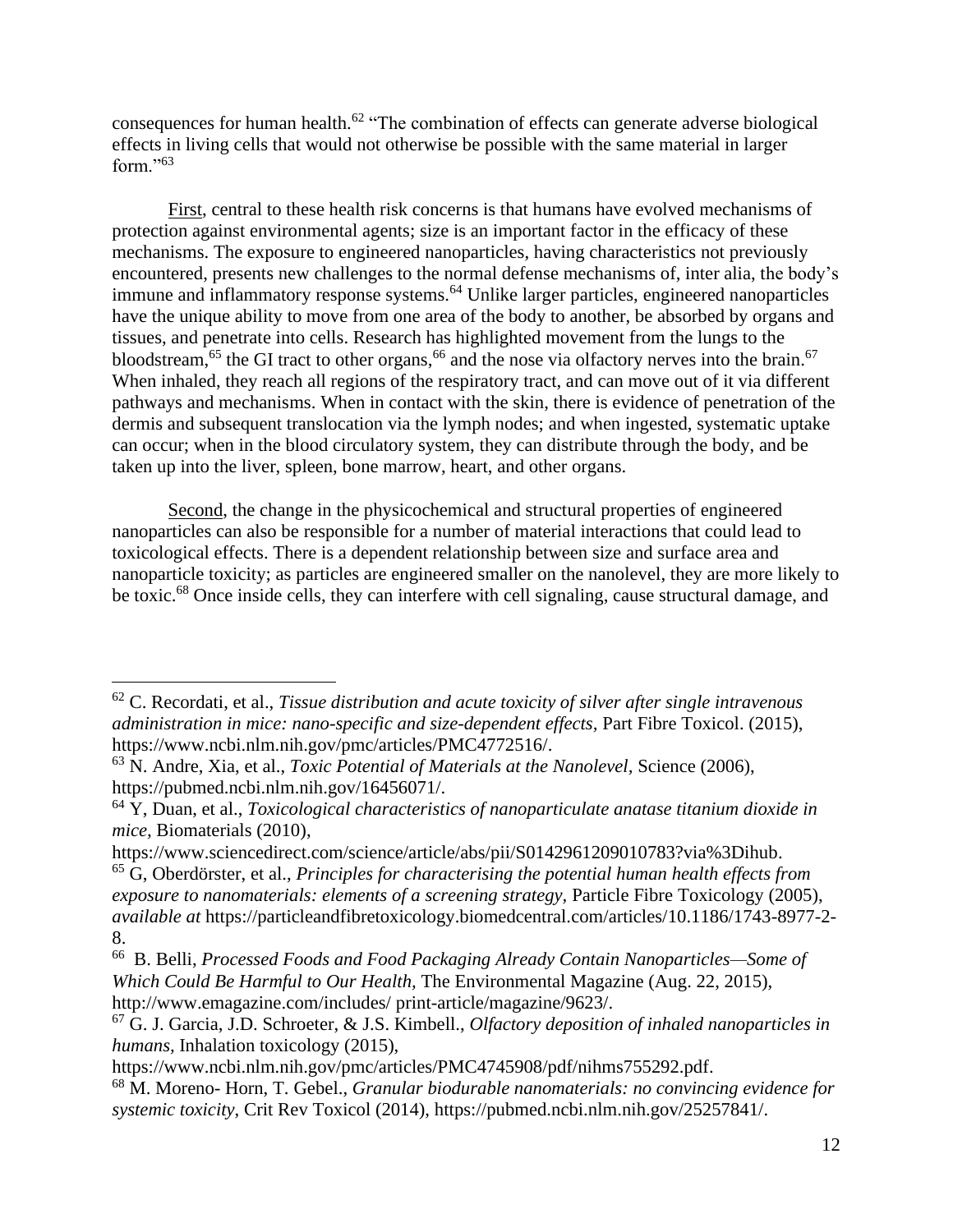cause harmful damage to DNA.<sup>69</sup> Many relatively inert and stable chemicals, such as carbon, pose toxic risk in their nanoscale form.<sup>70</sup>

Third, beyond general risks associated with nanoparticle toxicity, available studies show how nanomaterials negatively affect the intestine and a potential correlation between Crohn's disease and microparticles in food.<sup>71</sup> Some data suggests that existing levels of nanoparticles up to a few hundred nanometers in size in processed food may be associated with rising levels of immune dysfunction and inflammation of the gastrointestinal tract.<sup>72</sup> Some specific nanoparticles, like silicon<sup>73</sup> and titanium dioxide can induce DNA damage in human intestinal cells.<sup>74</sup> Due to their size, nanoparticles can also transfer from mother to offspring, leading to brain damage, nerve system damage, and reduced sperm production in male offspring.<sup>75</sup>

Fourth, infants may be at greater risk of suffering health harms from nanomaterials because of their more vulnerable physiology. Early womb exposure, either direct or indirect, to toxicants can lead to irreversible damage, which can increase the risk of developmental harm and disease later in life. Direct developmental toxicity occurs from particles in maternal blood that cross the placental barrier and directly damage fetal tissues. Indirectly, nanomaterials present in maternal tissues might induce inflammation<sup>76</sup> which can reach the placenta and induce potential toxic effects on the fetus.<sup>77</sup> In mice studies, gestational exposure to nanomaterials impacted the

[https://pubmed.ncbi.nlm.nih.gov/29545171/.](https://pubmed.ncbi.nlm.nih.gov/29545171/)

<sup>69</sup> V. K. Sharma, et al., *Organic-coated silver nanoparticles in biological and environmental conditions: fate, stability and toxicity,* Adv. Coll. Int. Sci. (2014),

[https://www.sciencedirect.com/science/article/abs/pii/S0001868613001735?via%3Dihub.](https://www.sciencedirect.com/science/article/abs/pii/S0001868613001735?via%3Dihub) <sup>70</sup> *Id.*

<sup>71</sup> P. Ashwood, R. P. Thompson, and J.J. Powell., *Fine particles that adsorb lipopolysaccharide via bridging calcium cations may mimic bacterial pathogenicity towards cells,* Experimental Biology and Medicine (2007), [https://pubmed.ncbi.nlm.nih.gov/17202591/.](https://pubmed.ncbi.nlm.nih.gov/17202591/) <sup>72</sup> *Id.* 

<sup>73</sup> Y. Yang, et al., *Survey of food-grade silica dioxide nanomaterial occurrence, characterization, human gut impacts and fate across its lifecycle*, Sci. Total Environ (2016), [https://www.sciencedirect.com/science/article/abs/pii/S0048969716301644?via%3Dihub.](https://www.sciencedirect.com/science/article/abs/pii/S0048969716301644?via%3Dihub)

<sup>74</sup> B. Jovanović., *Critical review of public health regulations of titanium dioxide, a human food additive,* Integr. Environ. Assess. Manag. (2015),

[https://www.ncbi.nlm.nih.gov/pmc/articles/PMC4309481/.](https://www.ncbi.nlm.nih.gov/pmc/articles/PMC4309481/)

<sup>75</sup> K. Takeda., *Nanoparticles Transferred From Pregnant Mice to Their Offspring Can Damage the Genital and Cranial Nerve Systems,* Journal of Health Science (2009),

https://ihs.pharm.or.jp/data/55(1)/55\_95.pdf.

<sup>76</sup> P. Stapleton, et al., *Estrous cycle-dependent modulation of in vivo microvascular dysfunction after nanomaterial inhalation,* Reprod. Toxicol. (2018),

<sup>77</sup> B. Dugershaw, et al., *Recent insights on indirect mechanisms in developmental toxicity of nanomaterials*, Particle and Fibre Toxicol. (2020),

[https://particleandfibretoxicology.biomedcentral.com/articles/10.1186/s12989-020-00359](https://particleandfibretoxicology.biomedcentral.com/articles/10.1186/s12989-020-00359-x#citeas) [x#citeas.](https://particleandfibretoxicology.biomedcentral.com/articles/10.1186/s12989-020-00359-x#citeas)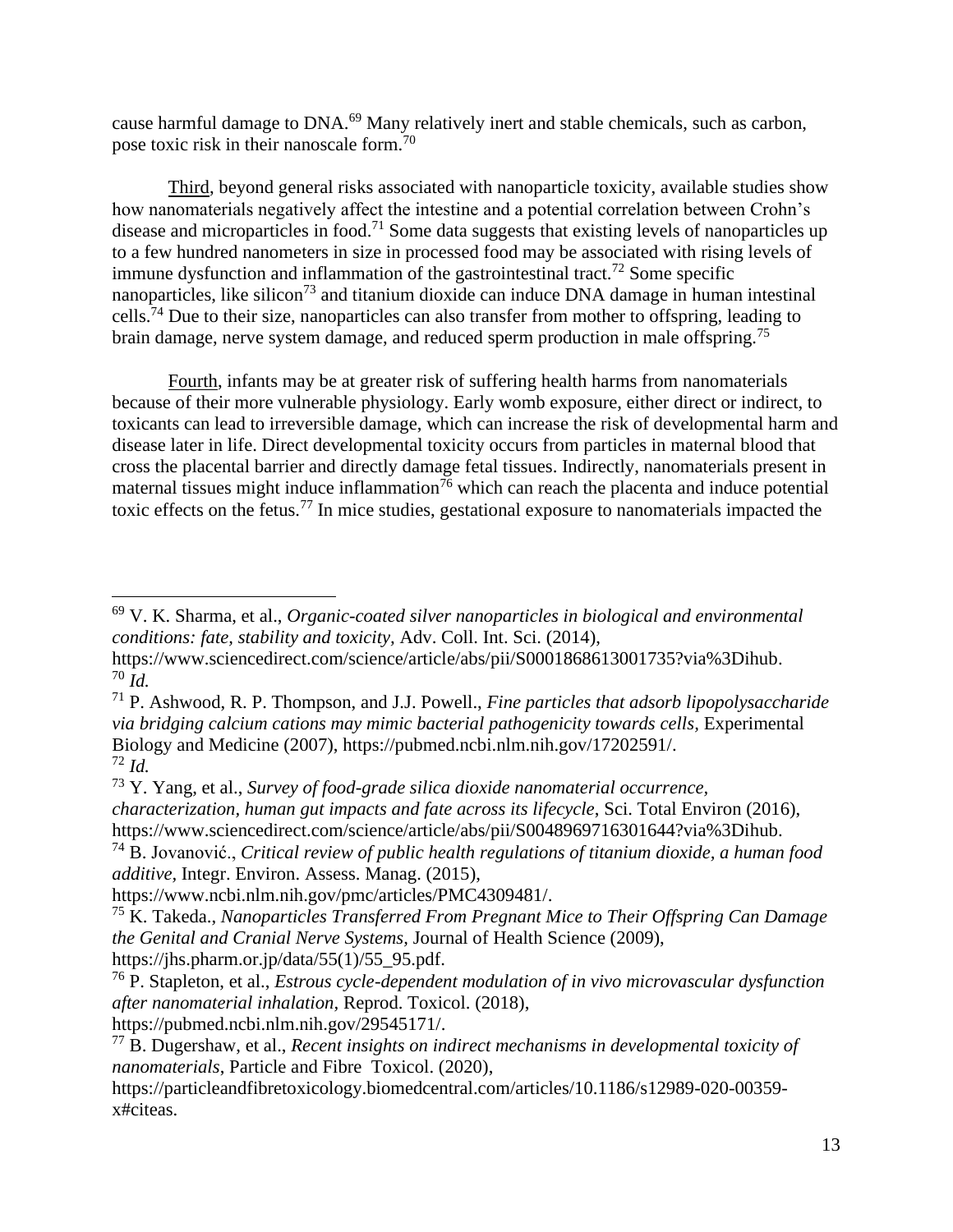proper growth and development of the placenta<sup>78</sup> and increased the likelihood of fetal deformities and mortality.<sup>79</sup> In rat studies, oral exposure to nanomaterials crossed the placental barrier, making them transferable to the fetus<sup>80</sup> and leading to toxic effects.<sup>81</sup> The maternal inhalation of nanomaterials has also been found to impact placental development, functioning, <sup>82</sup> and the gestational endocrine vascular axis.<sup>83</sup> Indirectly, prenatal exposure to nanomaterials runs the risk of generating DNA damage in the fetal hippocampus,<sup>84</sup> resulting in behavioral deficits and neurodevelopmental disorders.<sup>85</sup> In ex vivo placental perfusion studies, most nanoparticles accumulated in the layer of placental tissue that mediates immunological, endocrine, metabolic, and protective functions.<sup>86</sup>

<sup>79</sup> *Id.*

[https://www.ncbi.nlm.nih.gov/pmc/articles/PMC7541303/.](https://www.ncbi.nlm.nih.gov/pmc/articles/PMC7541303/)

[https://www.sciencedirect.com/science/article/pii/S0143400420304677.](https://www.sciencedirect.com/science/article/pii/S0143400420304677)

<sup>78</sup> L. Zhang, et al., *Gestational exposure to titanium dioxide nanoparticles imparts the placentation through dysregulation of vascularization, proliferation and apoptosis in mice*, International Journal of Nanomedicine (2018),

[https://www.researchgate.net/publication/322931896\\_Gestational\\_exposure\\_to\\_titanium\\_dioxide](https://www.researchgate.net/publication/322931896_Gestational_exposure_to_titanium_dioxide_nanoparticles_impairs_the_placentation_through_dysregulation_of_vascularization_proliferation_and_apoptosis_in_mice) [\\_nanoparticles\\_impairs\\_the\\_placentation\\_through\\_dysregulation\\_of\\_vascularization\\_proliferatio](https://www.researchgate.net/publication/322931896_Gestational_exposure_to_titanium_dioxide_nanoparticles_impairs_the_placentation_through_dysregulation_of_vascularization_proliferation_and_apoptosis_in_mice) [n\\_and\\_apoptosis\\_in\\_mice.](https://www.researchgate.net/publication/322931896_Gestational_exposure_to_titanium_dioxide_nanoparticles_impairs_the_placentation_through_dysregulation_of_vascularization_proliferation_and_apoptosis_in_mice)

<sup>80</sup> C. Teng, et al., *Size-dependent maternal-fetal transfer and fetal developmental toxicity of ZnO nanoparticles after oral exposures in pregnant mice*, Ecotoxicology and Environmental Safety (Oct. 30, 2019),

[https://www.sciencedirect.com/science/article/abs/pii/S0147651319307705?via%3Dihub.](https://www.sciencedirect.com/science/article/abs/pii/S0147651319307705?via%3Dihub)

<sup>81</sup> A. Guillard, et al., *Basal Ti level in the human placenta and meconium and evidence of a materno-foetal transfer of food-grade TiO2 nanoparticles in an ex vivo placental perfusion model*, Particle and Fibre Toxicol. (2020),

<sup>82</sup> A. Alaeddin., *Maternal Titanium Dioxide Nanomaterial Inhalation Exposure Compromises Placental Hemodynamics*, Toxicol. Appl. Pharmacol. (2019), [https://www.ncbi.nlm.nih.gov/pmc/articles/PMC6422339/.](https://www.ncbi.nlm.nih.gov/pmc/articles/PMC6422339/)

<sup>83</sup> E. Bowdridge, et al., *Maternal Engineered Nanomaterial Inhalation During Gestation Disrupts Vascular Kisspeptin Reactivity*, Toxicol. Sci. (2019),

[https://www.ncbi.nlm.nih.gov/pmc/articles/PMC6542330/.](https://www.ncbi.nlm.nih.gov/pmc/articles/PMC6542330/)

<sup>84</sup> S. Hawkins, et al., *Nanoparticle induced neuronal toxicity across placental barriers is mediated by autophagy and dependent on astrocytes*, University of Bristol (2018), [https://research-](https://research-information.bris.ac.uk/ws/portalfiles/portal/153977201/Manuscript_Hawkins_et_al_authors_manuscript.pdf)

[information.bris.ac.uk/ws/portalfiles/portal/153977201/Manuscript\\_Hawkins\\_et\\_al\\_authors\\_man](https://research-information.bris.ac.uk/ws/portalfiles/portal/153977201/Manuscript_Hawkins_et_al_authors_manuscript.pdf) [uscript.pdf.](https://research-information.bris.ac.uk/ws/portalfiles/portal/153977201/Manuscript_Hawkins_et_al_authors_manuscript.pdf)

<sup>85</sup> T. Notter, et al., *Prenatal exposure to TiO2 nanoparticles in mice causes behavioral deficits*  with relevance to autism spectrum disorder and beyond, Translational Psychiatry (2018), [https://www.nature.com/articles/s41398-018-0251-2.](https://www.nature.com/articles/s41398-018-0251-2)

<sup>86</sup> L. Aengenheister, et al., *Research on nanoparticles in human perfused placenta: State of the art and perspectives,* Placenta (Jan. 15, 2021),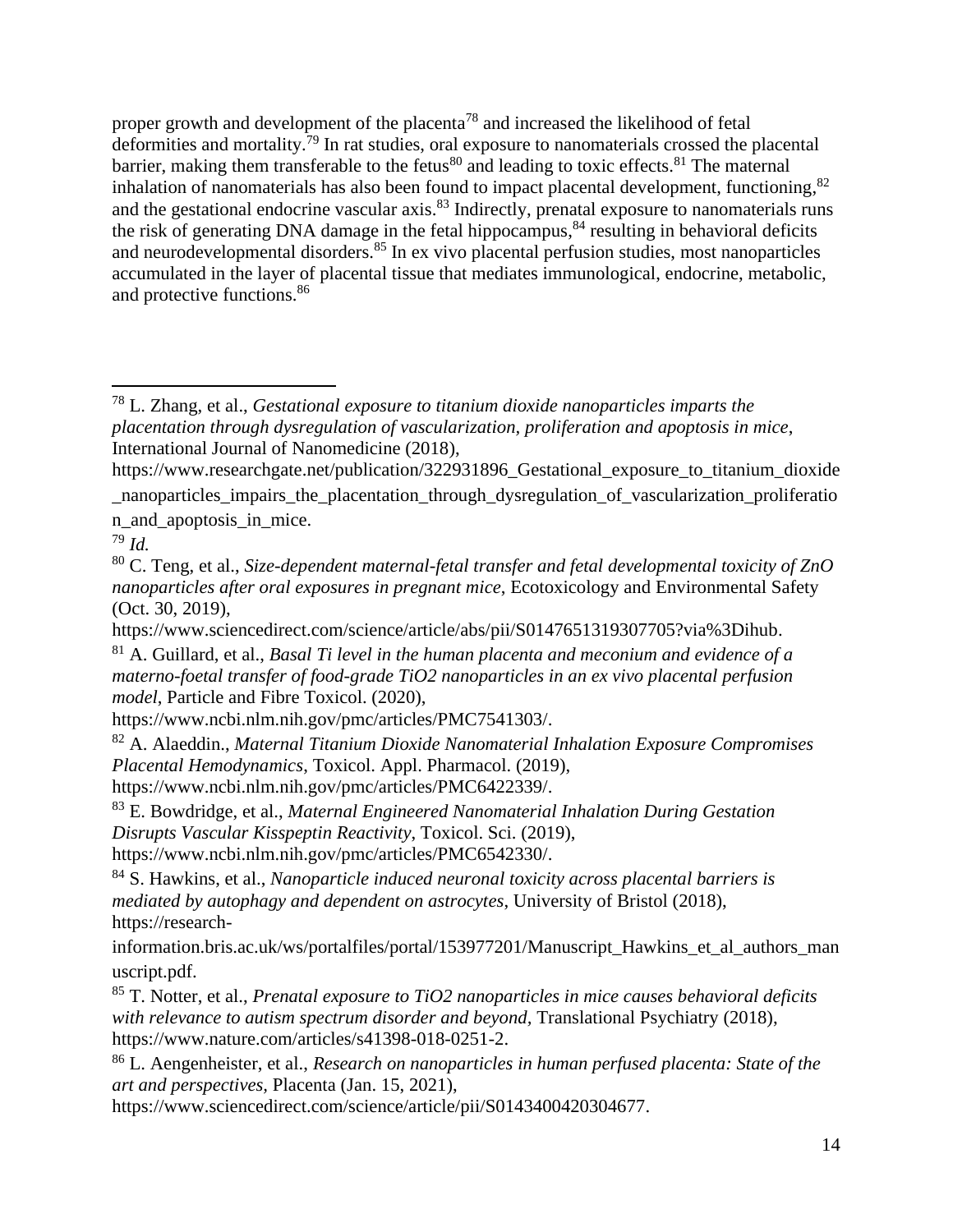#### *B. Nanomaterials in infant formula and specific concerns*

In 2016, Friends of the Earth commissioned independent laboratory studies on the use of engineered nanomaterials in baby formulas sold in the U.S. with a world-class technology research facility at Arizona State University.<sup>87</sup> These were the first ever laboratory studies focused on the detection of engineered nanomaterials in baby formulas marketed to the U.S. public.<sup>88</sup> The products tested were: Gerber Good Start Gentle, Gerber Good Start Soothe, Enfamil, Similac Advance OptiGRO (liquid), Similac Advance OptiGRO (powder), and Well Beginnings Advantage. The study revealed nano-sized structures and particles of potential concern within all formulas tested, including:

- Nano-hydroxyapatite in needle-like and non-needle-like form (nano HA),
- Nano-titanium dioxide (nano  $TiO<sub>2</sub>$ ), and
- Nano-silicon dioxide (nano  $SiO<sub>2</sub>$ ).<sup>89</sup>

Needle-like nano HA in infant formula is of global concern. Likely used as either a calcium source or to stabilize the ingredients in the formula mixture, the European Commission's Scientific Committee on Consumer Safety (SCCS) found the needle-like form of nano HA to be potentially toxic and advised it not be permitted in cosmetic products.<sup>90</sup> The ASU study found that needle-like nano HA dissolved faster in digesting fluids than larger bulk-sized hydroxyapatite.<sup>91</sup> Nano HA was also found to cause cell death in the liver and kidneys of rats.<sup>92</sup> A substance that has been found to cause cell death in the liver and kidneys of rats and which the SCCS advises against using in cosmetics should not be allowed in baby formula.

Titanium dioxide is approved for use as a whitener for food and beverage products. It is very biologically active and highly mobile in the body. A 2015 study found food-grade titanium dioxide, when engineered to the nanoscale, could be absorbed into the bloodstream. Further, nano  $TiO<sub>2</sub>$  has been shown to damage  $DNA<sub>23</sub>$  disrupt the function of cells, interfere with the

<sup>87</sup> Friends of the Earth, *Nanoparticles in Baby Formula: Tiny new ingredients are a big concern*, at 4 (May 2016) ("FOE Report"), [https://foe.org/resources/nanoparticles-in-baby-formula-tiny](https://foe.org/resources/nanoparticles-in-baby-formula-tiny-new-ingredients-are-a-big-concern/)[new-ingredients-are-a-big-concern/.](https://foe.org/resources/nanoparticles-in-baby-formula-tiny-new-ingredients-are-a-big-concern/)

<sup>88</sup> *Id*.

<sup>89</sup> *Id*.

<sup>90</sup> European Commission-SCCS, Opinion on Hydroxyapatite (nano), at 35 (Oct. 16, 2015), [http://ec.europa.eu/health/scientific\\_committees/consumer\\_safety/docs/sccs\\_o\\_191.pdf.](http://ec.europa.eu/health/scientific_committees/consumer_safety/docs/sccs_o_191.pdf)

<sup>91</sup> J. Schoepf, P. Westerhoff, et al., *Detection and dissolution of needle-like hydroxyapatite nanomaterials in infant formula,* NanoImpact (2017),

[https://www.researchgate.net/publication/312414722\\_Detection\\_and\\_dissolution\\_of\\_needle](https://www.researchgate.net/publication/312414722_Detection_and_dissolution_of_needle-like_hydroxyapatite_nanomaterials_in_infant_formula)like hydroxyapatite nanomaterials in infant formula.

<sup>92</sup> *Id.*

<sup>93</sup> B. Trouiller, et al., *Titanium Dioxide Nanoparticles Induce DNA Damage and Genetic Instability In Vivo in Mice*, Cancer Research (2009),

[https://cancerres.aacrjournals.org/content/69/22/8784.](https://cancerres.aacrjournals.org/content/69/22/8784)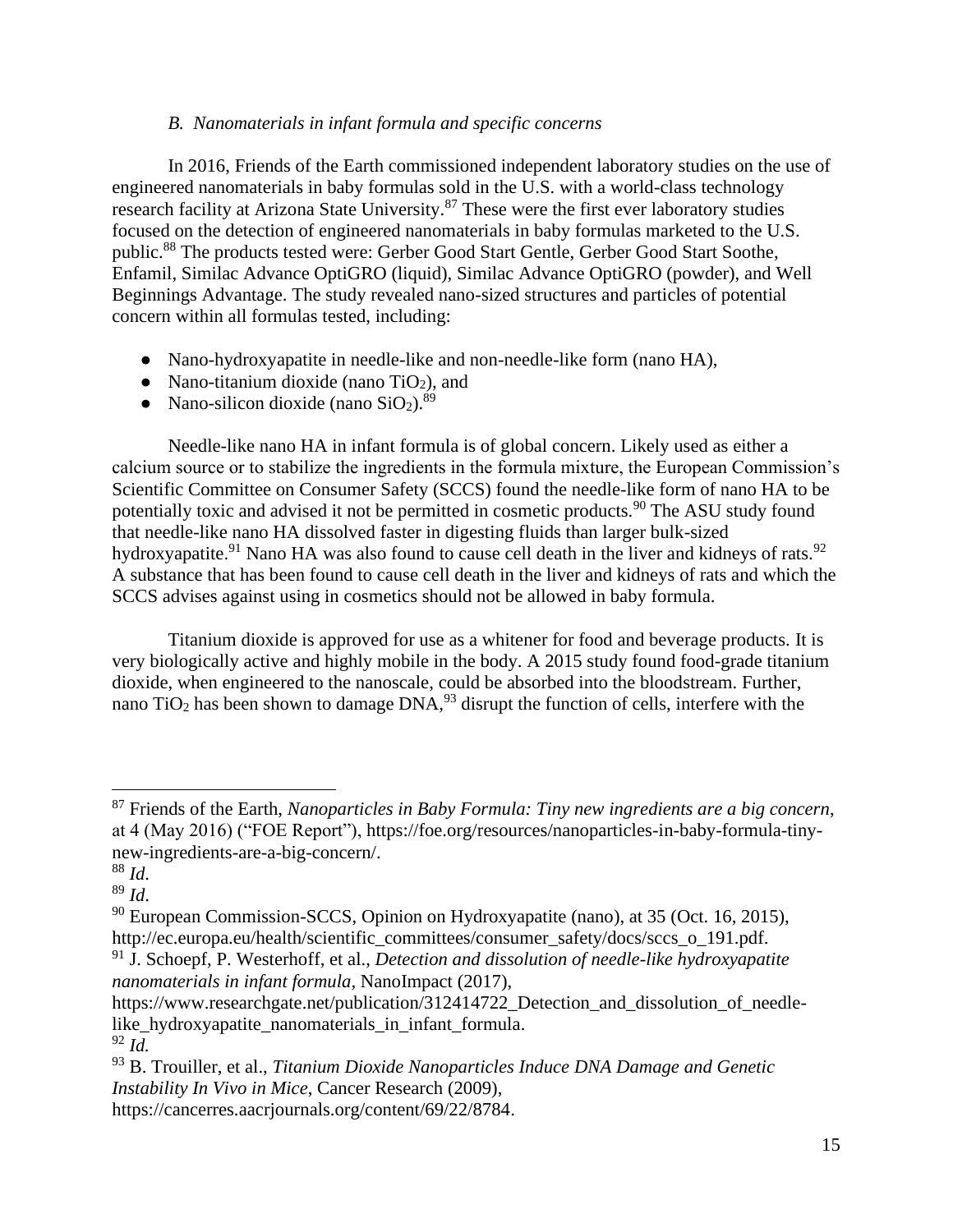defense activities of immune cells, and absorb fragments of bacteria and "smuggle" them across the gastro-intestinal tract, which provokes inflammation.<sup>94</sup>

Silicon dioxide is utilized as a "trickle and flow" aid in powdered food products, a clearing agent in wine and beer, a food additive, and a food coating. A study found nano  $SiO<sub>2</sub>$  in the livers of rats and mice after oral administration, showing it remains undissolved.<sup>95</sup> Further, nano  $SiO<sub>2</sub>$  was shown to enter the fetus via placental transfer.<sup>96</sup>

Overall, the presence of nanomaterials in infant formula poses unnecessary and unknown risks. Nanomaterials are more chemically reactive and bioactive than larger particles of the same chemicals. Due to their very small size, nanoparticles are able to enter cells, tissues, and organs, posing new toxicity risks. Infants may be at greater risk of suffering health harms from nanomaterials due to their more vulnerable physiology.<sup>97</sup>

# **IV. FDA's Stance on Nanotechnology**

FDA acknowledges that products it regulates likely utilize nanotechnology or contain nanomaterials and that such materials "can have chemical, physical, and biological properties that differ from those of their larger counterparts."<sup>98</sup> In 2007, FDA issued a task force report calling for the development of additional guidance documents to help ensure that public health and the environment are protected from this emerging industry.<sup>99</sup> Since 2007, FDA has finalized the following five guidance documents:

● Assessing the Effects of Significant Manufacturing Process Changes, Including Emerging Technologies, on the Safety and Regulatory Status of Food Ingredients and Food Contact Substances, Including Food Ingredients that are Color Additives;

<sup>97</sup> The Royal Society & The Royal Academy of Engineering, *Nanoscience and nanotechnologies: opportunities and uncertainties* (July 2004), at 39,

<sup>94</sup> P. Ashwood, et al., *Fine particles that adsorb lipopolysaccharide via bridging calcium cations may mimic bacterial pathogenicity towards cells*, Experimental Biology and Medicine (2007), 107,

https://www.researchgate.net/publication/6597685 Fine particles that adsorb lipopolysacchari de via bridging calcium cations may mimic bacterial pathogenicity towards cells.

<sup>95</sup> S. Dekker, et al., *Knowledge gaps in risk assessment of nano silica in food: evaluation of the dissolution and toxicity of different forms of silica*, Nanotoxicology (2013), [https://pubmed.ncbi.nlm.nih.gov/22394279/.](https://pubmed.ncbi.nlm.nih.gov/22394279/)

<sup>96</sup> S.C. Carreira, et al., *The toxicity, transport and uptake of nanoparticles in the in vitro BeWo b30 placental cell barrier model used within NanoTEST*, Nanotoxicology (Sept. 3, 2013), [https://pubmed.ncbi.nlm.nih.gov/23927440/.](https://pubmed.ncbi.nlm.nih.gov/23927440/)

[https://royalsociety.org/~/media/royal\\_society\\_content/policy/publications/2004/9693.pdf.](https://royalsociety.org/~/media/royal_society_content/policy/publications/2004/9693.pdf)

<sup>98</sup> FDA, *Nanotechnology Programs at FDA*, *available at* [https://www.fda.gov/science-](https://www.fda.gov/science-research/science-and-research-special-topics/nanotechnology-programs-fda)

[research/science-and-research-special-topics/nanotechnology-programs-fda.](https://www.fda.gov/science-research/science-and-research-special-topics/nanotechnology-programs-fda)

<sup>99</sup> FDA, *Nanotechnology Task Force Report 2007* (July 23, 2007), [https://www.fda.gov/science](https://www.fda.gov/science-research/nanotechnology-programs-fda/nanotechnology-task-force-report-2007)[research/nanotechnology-programs-fda/nanotechnology-task-force-report-2007.](https://www.fda.gov/science-research/nanotechnology-programs-fda/nanotechnology-task-force-report-2007)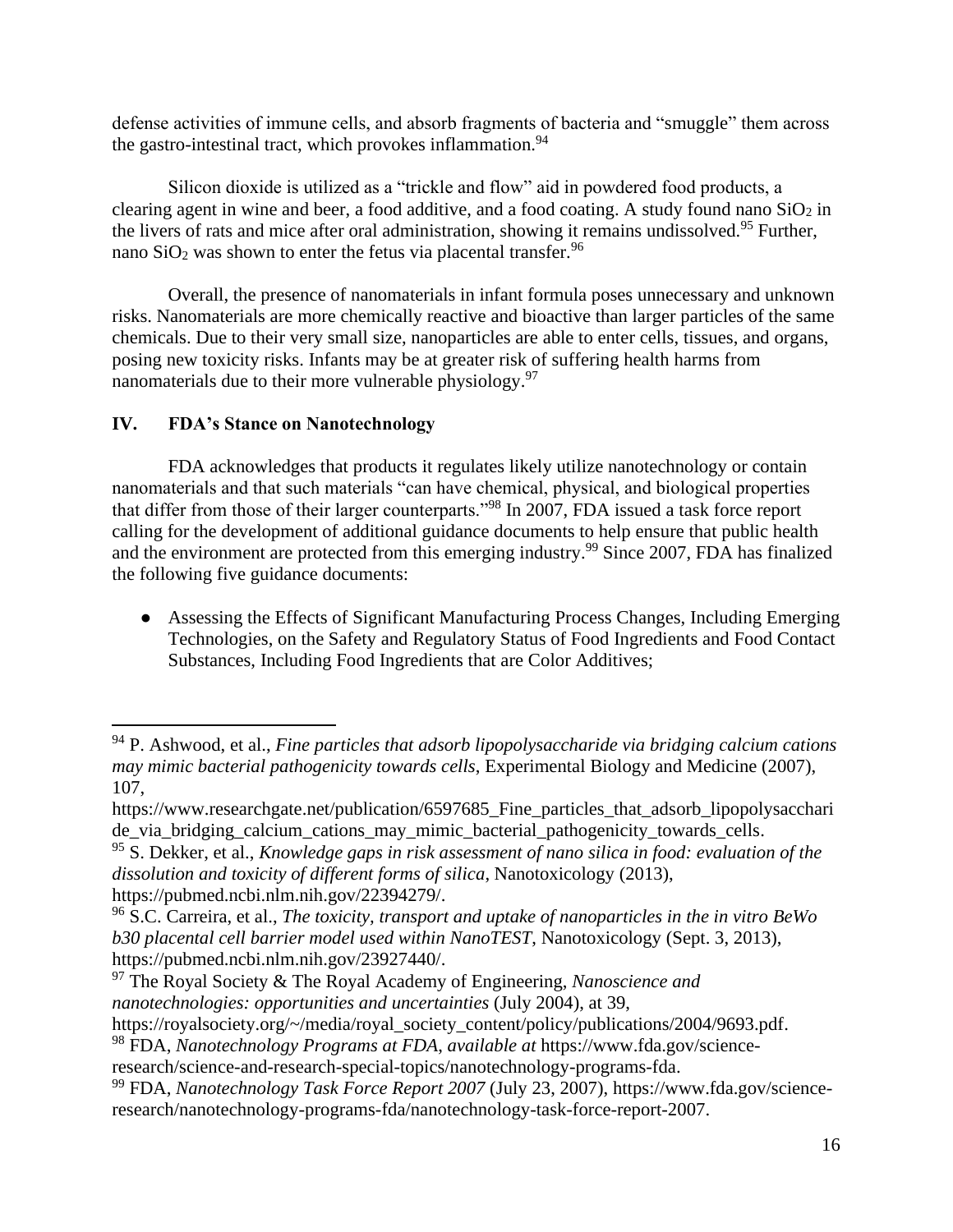- Considering Whether an FDA-Regulated Product Involves the Application of Nanotechnology;
- Liposome Drug Products: Chemistry, Manufacturing, and Controls; Human Pharmacokinetics and Bioavailability; and Labeling Documentation;
- Safety of Nanomaterials in Cosmetic Products; and
- $\bullet$  Use of Nanomaterials in Food for Animals<sup>100</sup>

It is the first guidance document that is of interest here. This guidance describes the factors that manufacturers should consider when determining the effects of a significant change in the manufacturing process for a food substance already in the market.<sup>101</sup> For purposes of this guidance, "food substance" refers to food ingredients that are food additives, substances that are GRAS, color additives, and food contact substances.<sup>102</sup> According to FDA:

"We expect that there will be circumstances where *a significant manufacturing process change impacts the safety, the regulatory status, or both, of a food substance*. In such circumstances, a new regulatory submission may be necessary to clearly establish the conditions under which the food substance, manufactured by a new process, is safe and lawful. In the case of emerging technologies, a manufacturing process change may alter the identity or intended use of the food substance and a new authorization may be required . . . A *significant manufacturing process change of a food substance* already in the market can also affect the identity or conditions of use of a food substance, *rendering the use of the food substance not within the scope* of a food additive regulation*;* a GRAS listing or affirmation in our regulations; an effective food contact notification; or an existing determination of GRAS status."<sup>103</sup>

Thus, a significant manufacturing process change, such as the use of nanotechnology, which impacts the identity, safety, or conditions of use of a food substance renders that new substance adulterated.

<sup>100</sup> FDA, *Nanotechnology Guidance Documents*, [https://www.fda.gov/science](https://www.fda.gov/science-research/nanotechnology-programs-fda/nanotechnology-guidance-documents)[research/nanotechnology-programs-fda/nanotechnology-guidance-documents.](https://www.fda.gov/science-research/nanotechnology-programs-fda/nanotechnology-guidance-documents)

<sup>101</sup> FDA, *Guidance for Industry: Assessing the Effects of Significant Manufacturing Process Changes, Including Emerging Technologies, on the Safety and Regulatory Status of Food Ingredients and Food Contact Substances, Including Food Ingredients that Are Color Additives*, at 4 (June 2014), [https://www.fda.gov/regulatory-information/search-fda-guidance](https://www.fda.gov/regulatory-information/search-fda-guidance-documents/guidance-industry-assessing-effects-significant-manufacturing-process-changes-including-emerging)[documents/guidance-industry-assessing-effects-significant-manufacturing-process-changes](https://www.fda.gov/regulatory-information/search-fda-guidance-documents/guidance-industry-assessing-effects-significant-manufacturing-process-changes-including-emerging)[including-emerging.](https://www.fda.gov/regulatory-information/search-fda-guidance-documents/guidance-industry-assessing-effects-significant-manufacturing-process-changes-including-emerging) FDA published this guidance after CFS and FOE sued FDA for failure to take action on a 2006 rulemaking petition requesting FDA regulation of nanotechnology products generally and nano-sunscreens specifically.

 $102$  *Id.* at 5.

<sup>103</sup> *Id*. at 16 (emphases added).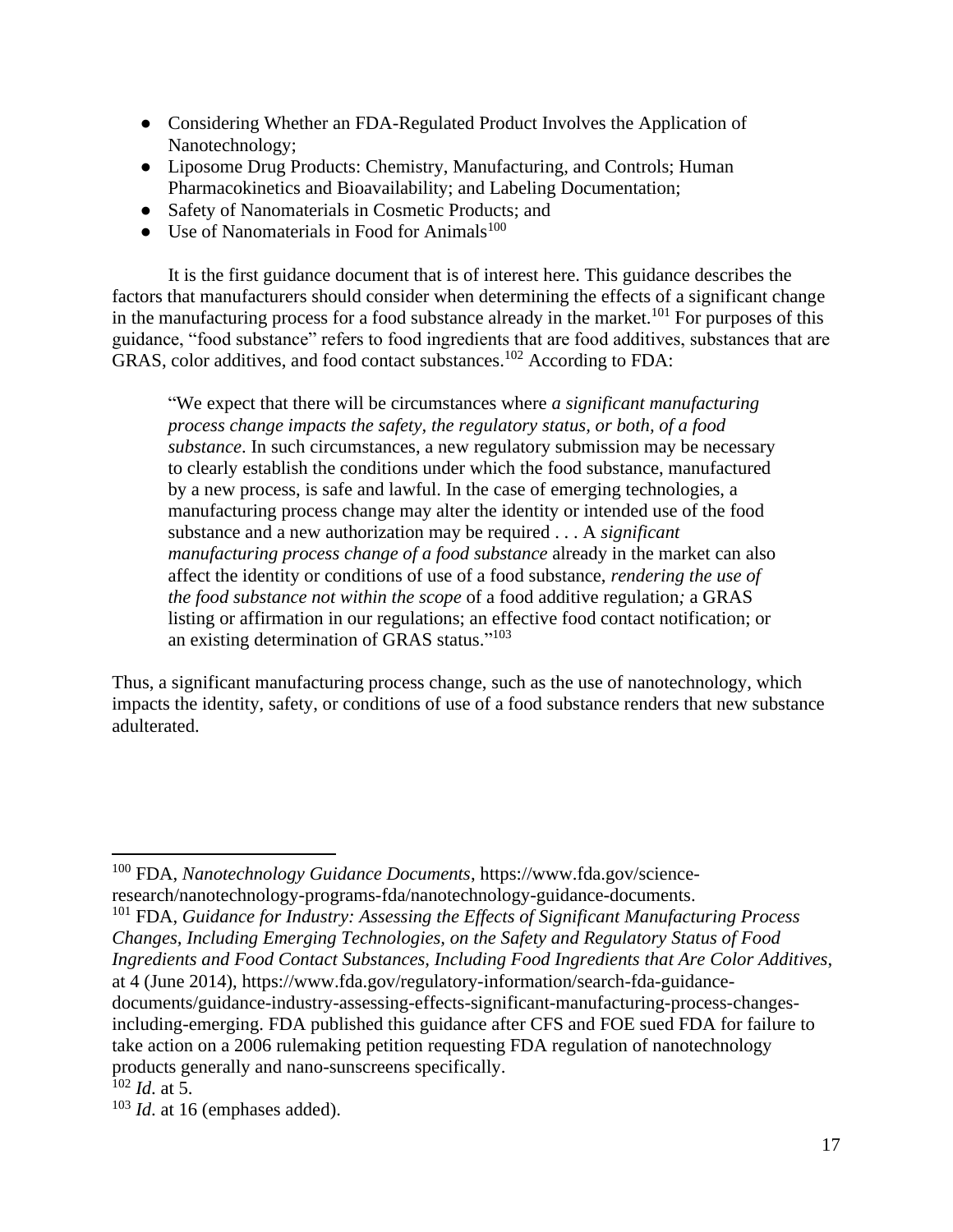#### **V. Current Regulatory Measures on Nanomaterials in Infant Formula**

Globally, different measures are being taken to address nanotechnology in infant formula. Nanoparticles in infant formula products are illegal in Australia, although independent testing in 2017 found nano HA in several Australian formula samples.<sup>104</sup> The EU employs the precautionary principle in its regulations for nanotechnologies. The EU is working towards a moratorium on novel foods containing nanomaterials and has implemented a nano-food labeling regime. In individual countries like France, Belgium, and Denmark, mandatory registries exist for nanomaterials. France, perhaps because of significant amounts of nano  $TiO<sub>2</sub>$  in all titanium dioxide, is banning the substance entirely.

In the U.S. there are no mandatory regulations or safety assessments required for nanomaterials used in food or consumer products. Manufacturers are not even required to list nanomaterial ingredients on product packaging. Thus, even though the ASU study revealed nanoparticles in five major infant formula products, no nanoparticles are listed on that packaging, deceiving consumers about the contents of the food they are feeding to their infants.

In 2016, Mars Incorporated agreed to remove all nano  $TiO<sub>2</sub>$  from its products following CFS's request that it do so.<sup>105</sup> Dunkin Donuts, Kraft, and McDonalds have also agreed to remove nanoparticles from their products.<sup>106</sup> But consumers in the U.S. cannot rely on individual companies to do the right thing, one company at a time; rather, it is incumbent upon FDA to take the necessary steps to protect the public from harm and especially to protect infants.

### **FDA ACTIONS REQUESTED REGARDING NANOMATERIAL PRODUCTS IN INFANT FORMULA**

# **I. Enact New Regulations Directed at FDA Oversight of Nanomaterial Products in Infant Formula.**

*A. Undeclared nano-engineered versions of food substances contained in infant formula should be considered a major change necessitating registration of a new infant formula.*

FDA must declare nano-engineered versions of food substances in infant formula a "major change" in infant formulas, requiring registration of new infant formulas. FDA's broad definition of "major changes" in an infant formula includes "any new formulation, or *any change* of ingredients or processes where experience or theory would predict a possible significant

*Nanoparticles From Food Products* (Oct. 27, 2016), [https://www.centerforfoodsafety.org/press](https://www.centerforfoodsafety.org/press-releases/4550/top-candy-company-mars-commits-to-phasing-out-harmful-nanoparticles-from-food-products)[releases/4550/top-candy-company-mars-commits-to-phasing-out-harmful-nanoparticles-from](https://www.centerforfoodsafety.org/press-releases/4550/top-candy-company-mars-commits-to-phasing-out-harmful-nanoparticles-from-food-products)[food-products.](https://www.centerforfoodsafety.org/press-releases/4550/top-candy-company-mars-commits-to-phasing-out-harmful-nanoparticles-from-food-products)

<sup>104</sup> Scientific Committee on Consumer Safety (SCCS), Opinion on Hydroxyapatite (nano), at 18 (2016), [http://ec.europa.eu/health/scientific\\_committees/consumer\\_safety/docs/sccs\\_o\\_191.pdf.](http://ec.europa.eu/health/scientific_committees/consumer_safety/docs/sccs_o_191.pdf) <sup>105</sup> Ctr. for Food Safety, *Top Candy Company Mars Commits To Phasing out Harmful* 

 $106$  *Id.*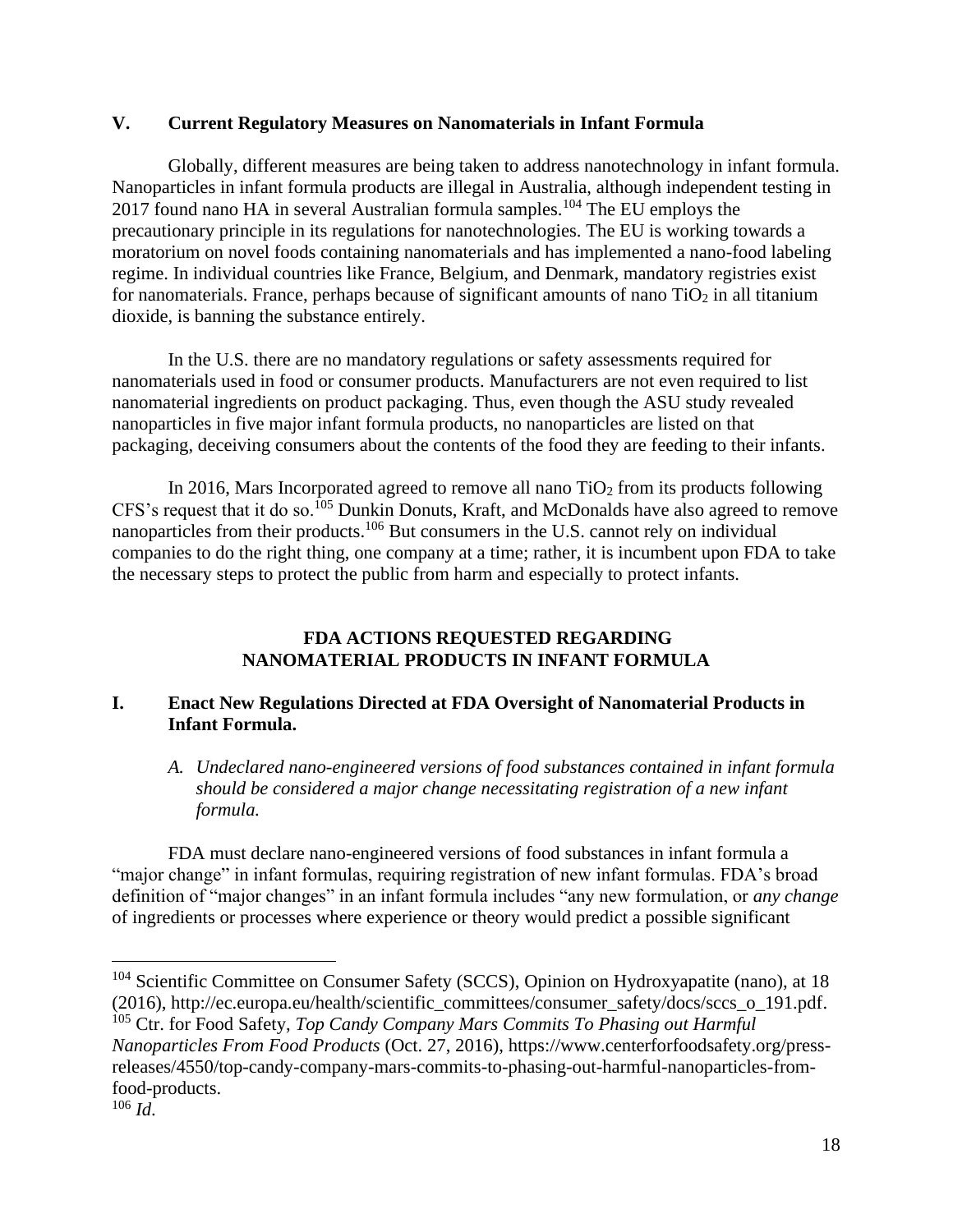adverse impact on levels of nutrients or bioavailability of nutrients, or *any change* that causes an infant formula to differ fundamentally in processing or in composition from any previous formulation produced by the manufacturer."<sup>107</sup> This broad definition plainly includes the addition of nano-substances to infant formula, which change the composition. As such FDA should require manufacturers to register the formula as a "new infant formula."<sup>108</sup>

Additionally, while it already plainly qualifies, FDA should also amend 21 C.F.R. § 106.3 to include the production of engineered nanoparticles as an additional express example for what constitutes a "major change" in infant formula. FDA's regulations provide seven examples where an infant formula is deemed to differ fundamentally in processing or composition from what FDA has reviewed so as to constitute a "major change."<sup>109</sup>Although the production of engineered nanoparticles is already covered by some of these examples, it would bring regulatory clarity for FDA to specifically identify the production of engineered nanoparticles as a "major change" that results in a new infant formula requiring further registration.

FDA should also amend 21 C.F.R. § 106.140 to include specific reference to engineered nanoparticles as a reason to notify FDA of a change in infant formula that may adulterate the product.

### *B. Rigorous screening and safety testing of nanomaterials must be required.*

Because FDA must require registration as a "new infant formula," FDA must also require that any infant formula marketed in the U.S. undergo rigorous screening or safety testing of nanomaterials or other potentially toxic synthetic ingredients. The FFDCA requires manufacturers to submit certain information to FDA whenever registering a "new infant formula."<sup>110</sup> This includes information about the quantitative formulation of the infant formula, a description of any reformulation or change in processing, assurances that the formula meets nutrient requirements, and assurances that the processing of the formula complies with good manufacturing practices.<sup>111</sup>

### *C. FDA must label nanomaterials on infant formula packaging.*

Regarding nutrient requirements, FDA should update the table set out in 21 U.S.C. § 350a(i) and in its regulations at 21 C.F.R. § 107.100(a) to include nanomaterials with defined maximum levels. The FFDCA requires that infant formulas contain nutrients in accordance with the table set out in 21 U.S.C. § 350a(i) and provides FDA with authority to add nutrients to the table. FDA's broad definition of "nutrient" includes "any vitamin, mineral, or other substance or ingredient" that is required in accordance with the table in 21 U.S.C. § 350a(i) or by regulations issued under that section.<sup>112</sup> This plainly includes nanomaterials.

<sup>107</sup> 21 C.F.R. § 106.3 (emphasis added).

 $108$  21 U.S.C. § 350a(c)(2)(B).

<sup>109</sup> 21 C.F.R. § 106.3 ("*Major change*").

 $110$  21 U.S.C. § 350a(d)(1).

 $111$  *Id.* 

<sup>112</sup> 21 C.F.R. § 106.3 ("*Nutrient*").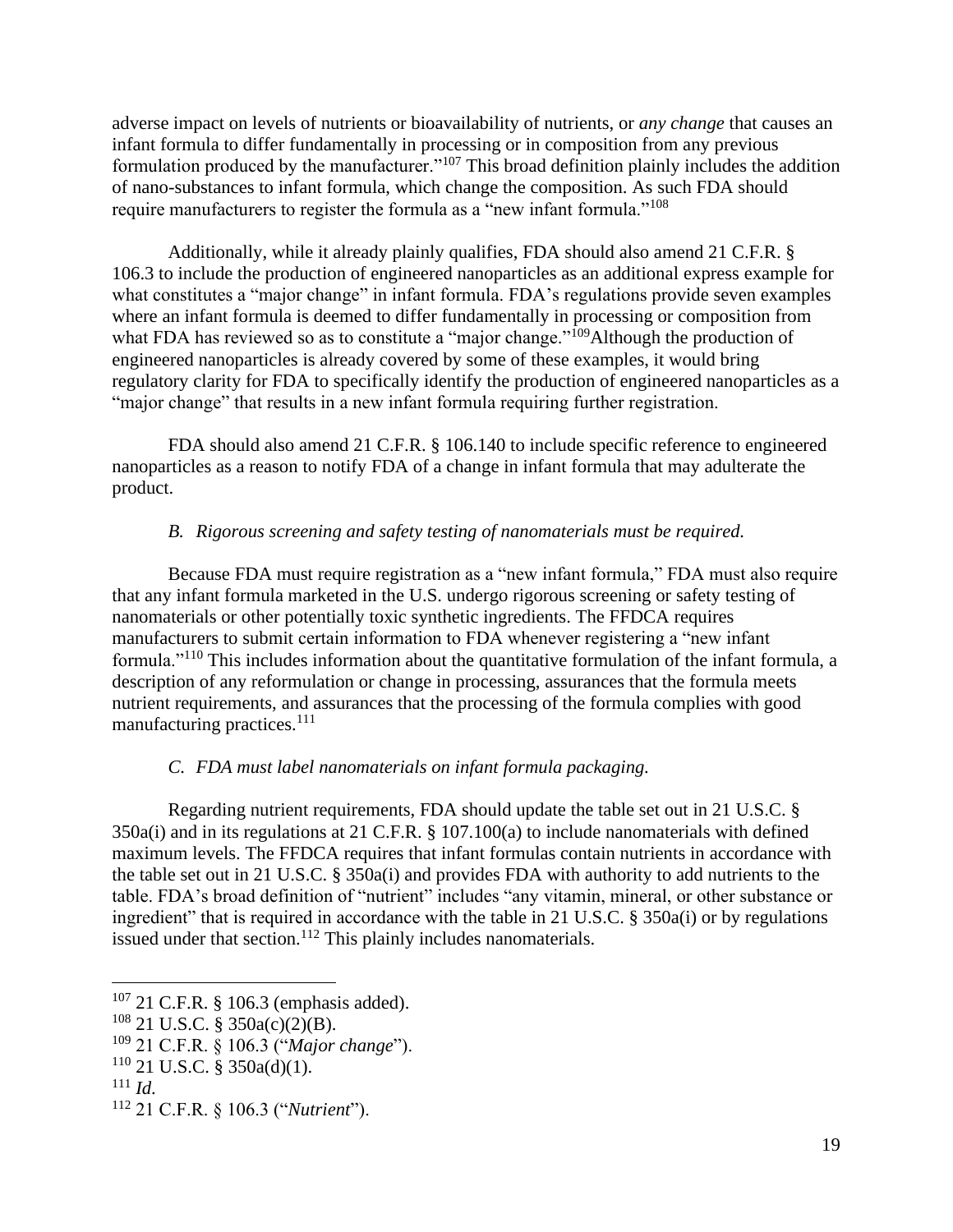Inclusion of nanomaterials in the table at 21 C.F.R. § 107.100(a) would help ensure safety. This would require manufacturers to incorporate nanomaterials in their quality control procedures required by 21 C.F.R. § 106.91.<sup>113</sup> It would also require manufacturers to provide assurance that the formula complies with the nutrient content requirements of 21 C.F.R. §  $107.100(a)$  whenever a manufacturer submits a notice for a new infant formula.<sup>114</sup>

#### *D. FDA must establish regulatory definitions.*

FDA's regulations set forth the steps that manufacturers must take in processing infant formula.<sup>115</sup> However, the current regulations do not establish definitions necessary to properly regulate engineered nanomaterial products, including the terms "nanotechnology," "nanomaterial," and "engineered nanoparticle."<sup>116</sup> FDA should amend 21 C.F.R. § 106.3 to define these and other terms it deems necessary to regulate engineered nanomaterial products in infant formulas.

FDA's mission begins with the "promot[ion] [of] the public health by promptly and efficiently reviewing clinical research and taking appropriate action on the marketing of regulated products in a timely manner."<sup>117</sup> With respect to food, FDA is charged with ensuring that food is safe.<sup>118</sup> Establishing the appropriate nomenclature for nanotechnology is a necessary prerequisite to enforcing, amending, and enacting appropriate agency regulation of nanotechnology products; regulators, the regulated industry, and the public must share a vocabulary. Formalizing FDA's nano-terminology will help foster interagency collaboration between FDA and other science-based agencies and will also help fulfill FDA's statutory mandate of fostering interagency collaboration.<sup>119</sup>

In addition to its own formal definition, FDA can gain insight from other agencies' nanolexicon. For example, the NNI, the federal research and development program established to coordinate the multi-agency efforts in nanoscale science, engineering, and technology, in which FDA participates,<sup>120</sup> defines nanotechnology.<sup>121</sup> In addition, the U.S. Patent Office has defined a Patent Classification Class, Class 977, for Nanotechnology patents.<sup>122</sup> Congress defined

<sup>113</sup> *See, e.g.*, 21 C.F.R. § 106.91(a)(4) ("During the manufacturing process or at the final product stage, before distribution, each production aggregate shall be tested for all nutrients required to be included in such formula under §107.100 of this chapter . . .").

 $114$  21 C.F.R. § 106.120(b)(5)(ii).

<sup>115</sup> 21 C.F.R. § 106.1(a).

<sup>116</sup> *See* 21 C.F.R. § 106.3.

 $117$  21 U.S.C. § 393(b)(1).

 $118$  Id. § 393(b)(2)(A).

 $119$  Id. § 393(c).

<sup>120</sup> National Nanotechnology Initiative, *Nanotechnology Environmental and Health Implications (NEHI) Working Group*, [https://www.nano.gov/nehi.](https://www.nano.gov/nehi)

<sup>121</sup> National Nanotechnology Initiative*, What Is Nanotechnology,* 

https://www.nano.gov/nanotech-101/what/definition.

 $122$  Patent Class 977, Nanotechnology, Section I – Class Definition, reads: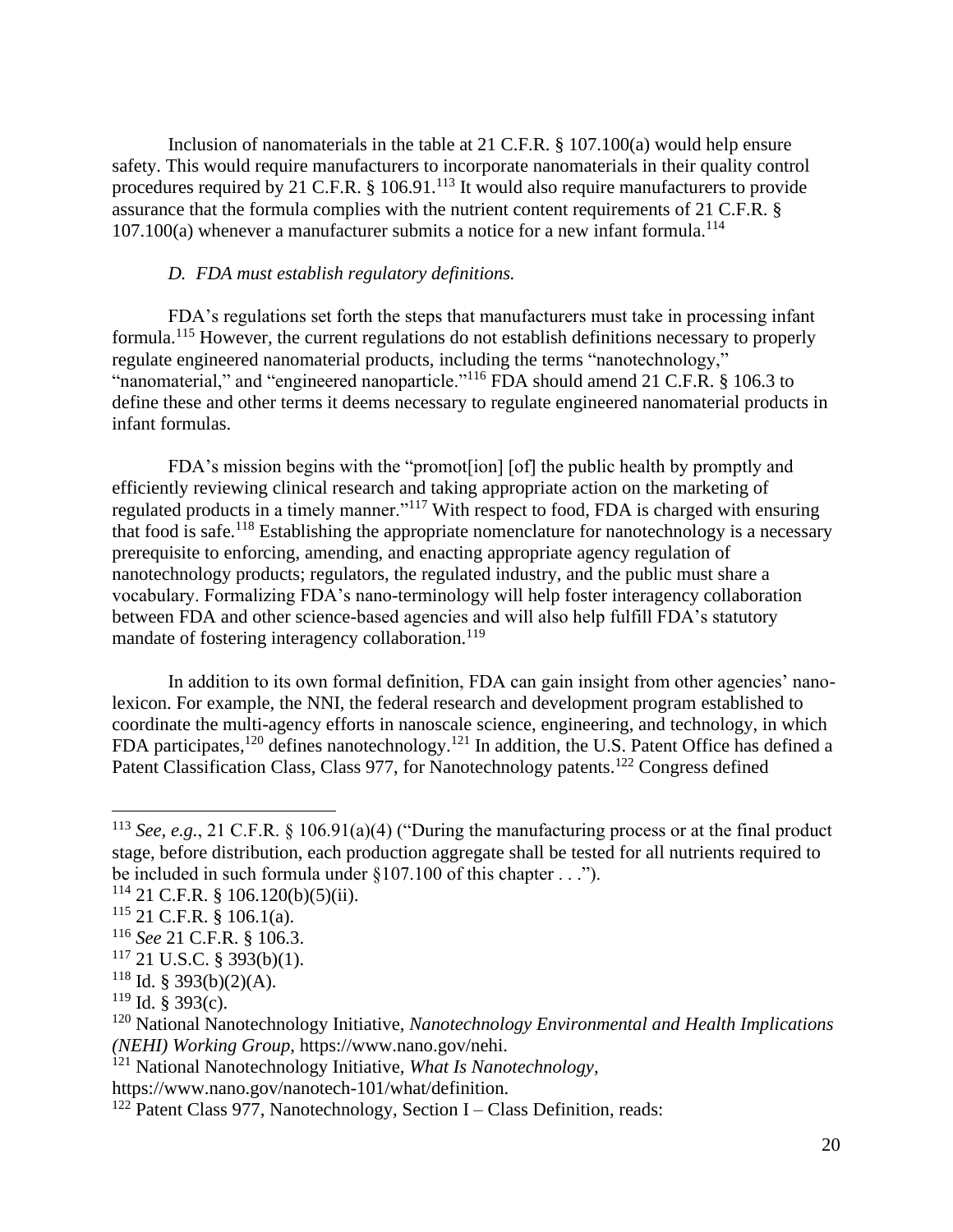nanotechnology in the 2004 Nanotechnology Research and Development Act.<sup>123</sup> Several national and international organizations have developed standard definitions for terms in nanomaterial science, including the International Association of Nanotechnology's Nomenclature and Terminology Subcommittee and the American National Standards Institute Nanotechnology Standards Panel (ANSI-NSP).<sup>124</sup> In 2011, the European Union defined "nanomaterial" as follows:

"A natural, incidental or manufactured material containing particles, in an unbound state or as an aggregate or as an agglomerate and where, for 50 % or more of the particles in the number size distribution, one or more external dimensions is in the size range 1 nm - 100 nm.

In specific cases and where warranted by concerns for the environment, health, safety or competitiveness the number size distribution threshold of 50 % may be replaced by a threshold between 1 and 50 %.

By derogation from the above, fullerenes, graphene flakes and single wall carbon nanotubes with one or more external dimensions below 1 nm should be considered as nanomaterials."<sup>125</sup>

FDA's decision should correlate and be informed by these existing and developing national and international standards, although the EU's arbitrary distribution threshold of 50% of particles in the nanoscale is problematic, and the FDA's own request to review all materials that

<https://www.hse.gov.uk/research/rrhtm/rr274.htm.>

Nanostructure and chemical compositions of nanostructure;

Device that includes at least one nanostructure;

Mathematical algorithms, e.g., computer software, etc., specifically adapted for modeling configurations or properties of nanostructure;

Methods of apparatus for making, detecting, analyzing, or treating nanostructure; and Specified particular uses of nanostructure.

As used above, the term "nanostructure" is defined to mean an atomic, molecular, or macromolecular structure that:

Has at least one physical dimension of approximately 1-100 nm; and

Possesses a special property, provides a special function, or produces a special effect that is uniquely attributable to the structure's nanoscale physical size.

Patent Office Classification Definitions, Class 977, Nanotechnology (Oct. 2010),

<https://www.uspto.gov/web/patents/classification/uspc977/defs977.htm.>

<sup>123</sup> 15 U.S.C. 7501 *et seq*.; *id*. § 7509 (definitions).

<sup>124</sup> Oberdorster et al., *Principles for characterizing the potential human health effects from exposure to nanomaterials: elements of a screening strategy,* Particle and Fibre Toxicology 8, at 1.0 (2005); *see also* The Institute of Occupational Medicine, *Nanoparticles: An occupational hygiene review*, research report 274, at 9 (2004),

<sup>125</sup> European Commission, *Environment: Definition of a nanomaterial*,

[https://ec.europa.eu/environment/chemicals/nanotech/faq/definition\\_en.htm.](https://ec.europa.eu/environment/chemicals/nanotech/faq/definition_en.htm.)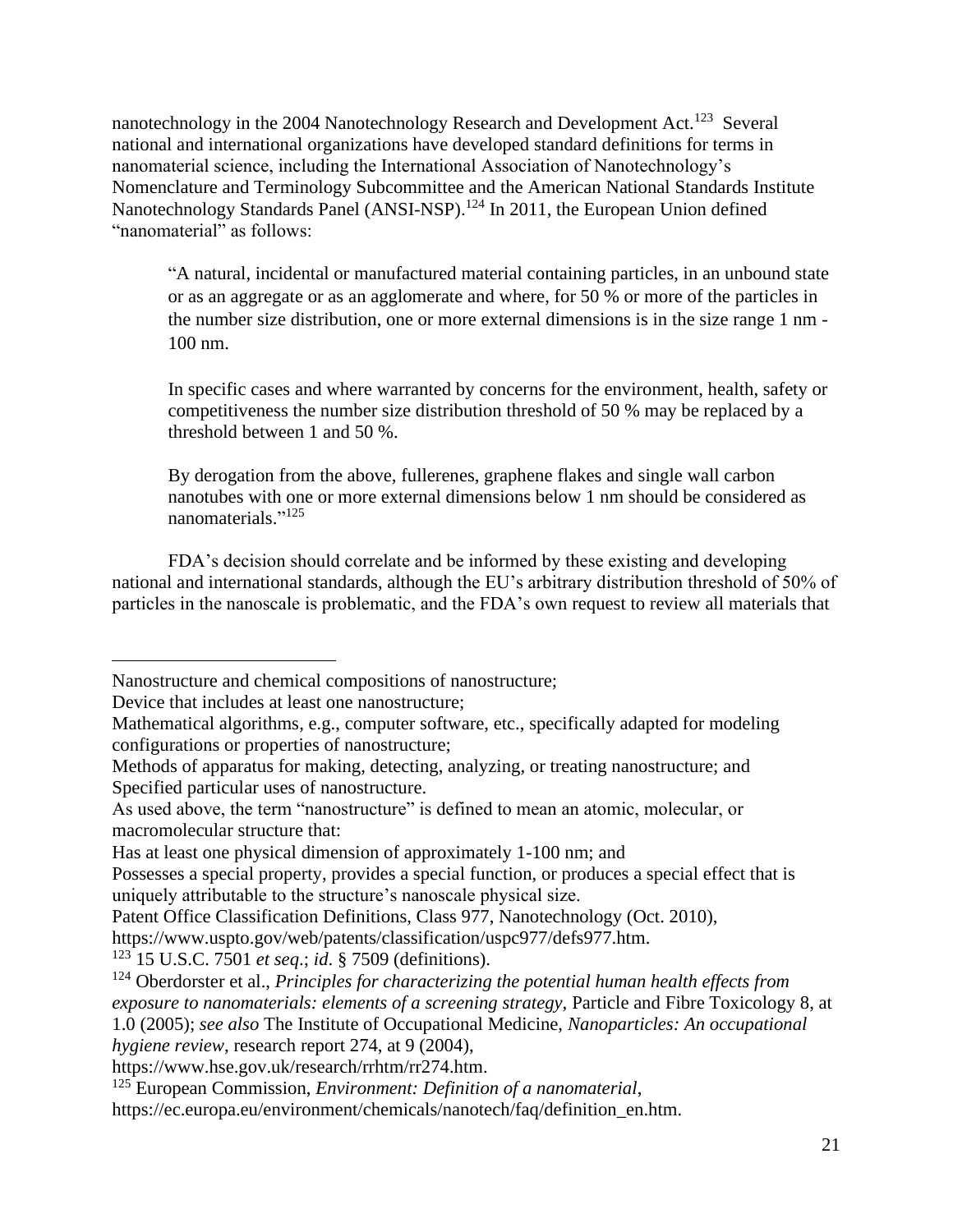are smaller than 1000nm if their size makes a difference in the material functions should be incorporated into FDA regulations.

The following key definitions are used throughout the EU's document:

Nanoscale

Having one or more dimensions of the order of 100 nanometer (nm) or less. Nanoscience

The study of phenomena and manipulation of materials at atomic, molecular, and macromolecular scales, where properties differ significantly from those at a larger scale. Nanotechnology

The design, characterization, production and application of structures, devices, and systems by manipulating shape and size at the nanoscale.

Nanoparticle

A particle with at least one dimension smaller than 100 nm including engineered nanoparticles, ambient ultrafine particles (UFPs), and biological nanoparticles. Engineered/Manufactured Nanoparticle

A particle of less than 100 nm engineered or manufactured by humans on the nanoscale with specific physicochemical composition and structure to exploit properties and functions associated with its dimensions and exhibits new or enhanced size-dependent properties compared with larger particles of the same material. Nanomaterial

Any material that either contains a certain proportion of nanoparticles or consists exclusively of them.

Petitioners request that FDA amend its regulations at 21 C.F.R. § 3.2, or elsewhere where it deems appropriate, to include these necessary definitions.

# *E. FDA must revise its 2014 guidance to include infant formula.*

FDA's 2014 guidance for assessing the effects of significant manufacturing process changes does not mention infant formula. FDA must clarify that infant formula is included in this guidance and clarify that the introduction of nanomaterials in infant formula constitutes a significant manufacturing process change. This should be inclusive with FDA's definition for what constitutes a "major change" in infant formula production.

# **II. Declare All Currently Available Infant Formulas Containing Engineered Nanoparticles as Adulterated and Misbranded and Require a Recall.**

An infant formula is adulterated if it is not in compliance with FDA's nutrient or quality factor requirements or is not processed in compliance with good manufacturing practices and quality control procedures.<sup>126</sup> As explained above, the introduction of nanoparticles in infant formula constitutes a major change to these formulas for which new registration is required. This renders the formulas containing nanoparticles adulterated.

<sup>126</sup> 21 U.S.C. § 350a(a); *see also* 21 C.F.R. §§ 106.1, 107.1(c).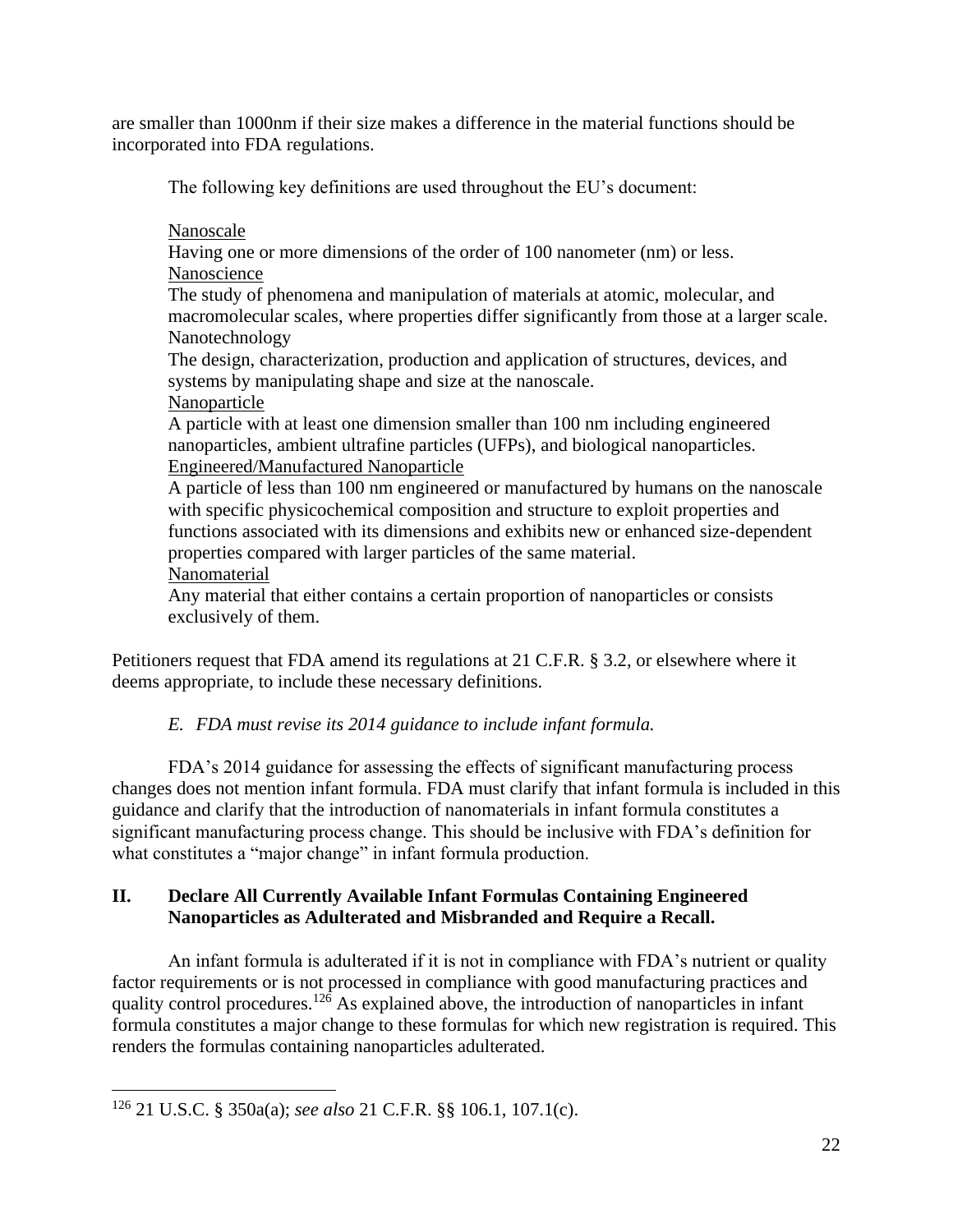As a result, FDA must issue an order declaring that infant formulas containing nanoparticles are adulterated and require a recall of such adulterated products.<sup>127</sup> Under FDA's infant formula recall regulations, the agency must make a determination that an adulterated or misbranded infant formula presents a risk to human health.<sup>128</sup> That is the case here.

Infant formulas comprised of engineered nanoparticles are presented to the consumer based on the false assumption that such products are safe and effective based on scientific studies of bulk material counterparts of engineered nanoparticles. Further, as discussed in detail above, without further nano-specific safety research, such engineered particles represent a grave and untested "risk of illness or injury" to infants because of their novel properties and the associated dangers. Finally, a recall is required to protect health and welfare until proper study and testing of engineered nanoparticles can be completed and analyzed. Petitioners therefore request that FDA require a recall of all infant formula products containing engineered nanoparticles until the manufacturers of such products complete new food additive petitions that are approved by the agency and otherwise comply with the agency's relevant nanotechnology regulations.

Moreover, FDA should review whether the use of nano forms of chemicals in infant formulas has a health advantage for the infant. According to the lead author of the ASU study, infant formulas sold in Europe by Gerber, Similac, Well Beginnings, and Enfamil do not use nano ingredients.<sup>129</sup> There is no reason, then, that the same formulas sold in Europe cannot also be sold in the U.S. until FDA reviews the relevant safety data on formulas containing engineered nanoparticles and determines whether there are any health risks or benefits for the infant.

#### **III. Preclude the Use of GRAS for Nanomaterials.**

FDA must preclude the use of GRAS for nanomaterials because they are not "generally recognized, among experts qualified by scientific training and experience to evaluate its safety, as having been adequately shown through scientific procedures . . . to be safe[.]"<sup>130</sup> To the contrary, FDA itself has recognized that, "[i]n the specific instance of nanotechnology, a food substance manufactured for the purpose of creating very small particle sizes with new functional properties likely would not be covered by an existing GRAS determination for a related food substance manufactured without using nanotechnology."<sup>131</sup> That is because "there are questions" related to the technical evidence of safety as well as the general recognition of that safety, that are likely to be sufficient to warrant formal premarket review and approval by FDA."<sup>132</sup> Indeed,

<sup>127</sup> 21 C.F.R. § 107.200.

<sup>128</sup> *Id*.

<sup>&</sup>lt;sup>129</sup> Personal communication between Jaydee Hanson and Dr. Paul Westerhoff, Arizona State University (Mar. 3, 2020).

 $130$  21 U.S.C. § 321(s).

<sup>131</sup> FDA, *Guidance for Industry: Assessing the Effects of Significant Manufacturing Process Changes, Including Emerging Technologies, on the Safety and Regulatory Status of Food Ingredients and Food Contact Substances, Including Food Ingredients that are Color Additives*, at 20 (June 2014).

 $132$  *Id.*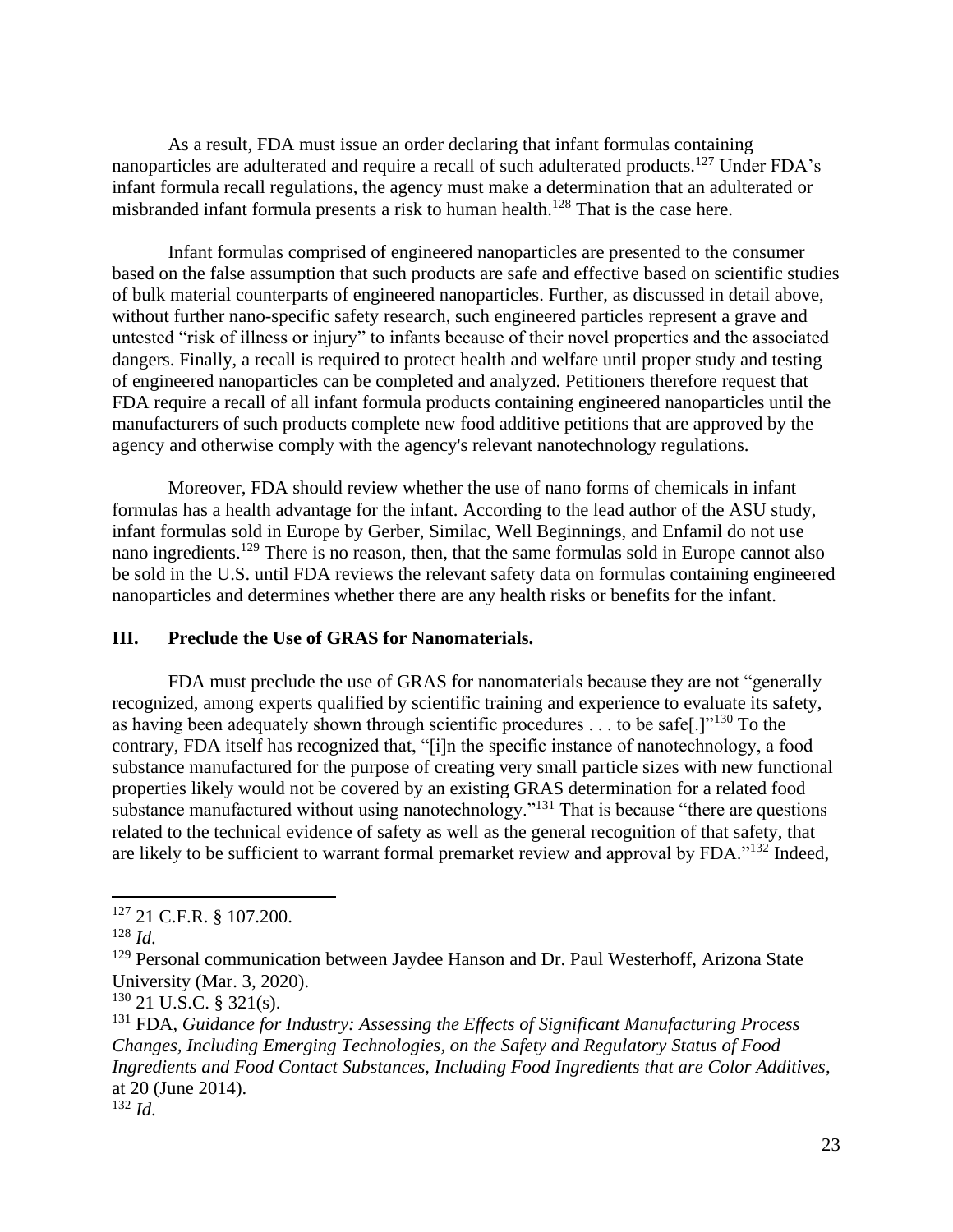technologies like nanotechnology are so new "as to preclude a consensus among experts that the use of a food substance manufactured using that technology is safe, thus precluding a determination that the use of the food substance is GRAS."<sup>133</sup> However, because the GRAS Rule permits manufacturers to self-certify chemical substances as GRAS without notice to FDA, FDA cannot readily monitor if manufacturers are complying with the non-binding guidance that precludes nanomaterials from being certified as GRAS.

Because of the GRAS Rule's deficiencies, in 2010 the Government Accountability Office ("GAO") issued a sharply critical report, *FDA Should Strengthen Its Oversight of Food Ingredients Determined to Be Generally Recognized as Safe*, GAO-10-246 ("GAO Report"). The GAO Report noted that since 1997, most GRAS determinations have been premised on the "common knowledge" of panels of industry experts, without any assurance that the panelists are independent and free of conflicts. The GAO report indicated that the GRAS Rule is especially concerning in the context of nanotechnology, because companies may conclude that engineered nanomaterials are GRAS without informing FDA.

For example,  $TiO<sub>2</sub>$  nanoparticles appear in food products from their use as a flow and reflecting agent. FDA approved bulk-scale  $TiO<sub>2</sub>$  as a color additive to whiten food; it has not approved nano-scale  $TiO<sub>2</sub>$  as a food or color additive, nor has it received notice of a GRAS determination, suggesting that it is being added to foods in a manner inconsistent with the law. Studies have shown associations between food-grade  $TiO<sub>2</sub>$  (in bulk- and nano-scale), and negative effects on both rat intestines<sup>134</sup> and human nutrient absorption.<sup>135</sup> Engineered nanomaterials are created through manipulation of particles at a molecular scale, which alters the physical properties of a substance without changing its chemical structure. Even when a substance such as  $TiO<sub>2</sub>$  is considered a safe additive at the bulk scale, it may have a unique effect on the human body at the nano scale. This is because nanomaterials can alter which toxic effects may occur and can also affect bioavailability of a substance by altering absorption, metabolism, or excretion.

There simply cannot be general recognition of safety for any food substance manufactured through the use of nanotechnology. Any such substances must go through FDA's premarket review so that the agency and the public have an opportunity to fully review and comment on any safety data.

Even in the absence of a rule prohibiting GRAS designation of nano-materials as a class, at a minimum FDA should prohibit the use of GRAS for nanomaterials used in infant formula because "[t]he only substances that may be used in an infant formula are substances that are safe

<sup>133</sup> *Id*. at 20-21.

<sup>134</sup> S. Bettini, et al., *Food-grade TiO<sup>2</sup> impairs intestinal and systemic immune homeostasis, initiates preneoplastic lesions and promotes aberrant crypt development in the rat colon*, Scientific Rep. (2017), [https://www.nature.com/articles/srep40373.](https://www.nature.com/articles/srep40373)

<sup>135</sup> Z. Guo, et al., *Titanium dioxide nanoparticle ingestion alters nutrient absorption in an in vitro model of the small intestine*, NanoImpact (2017),

https://www.ncbi.nlm.nih.gov/pmc/articles/PMC5604471/pdf/nihms846223.pdf.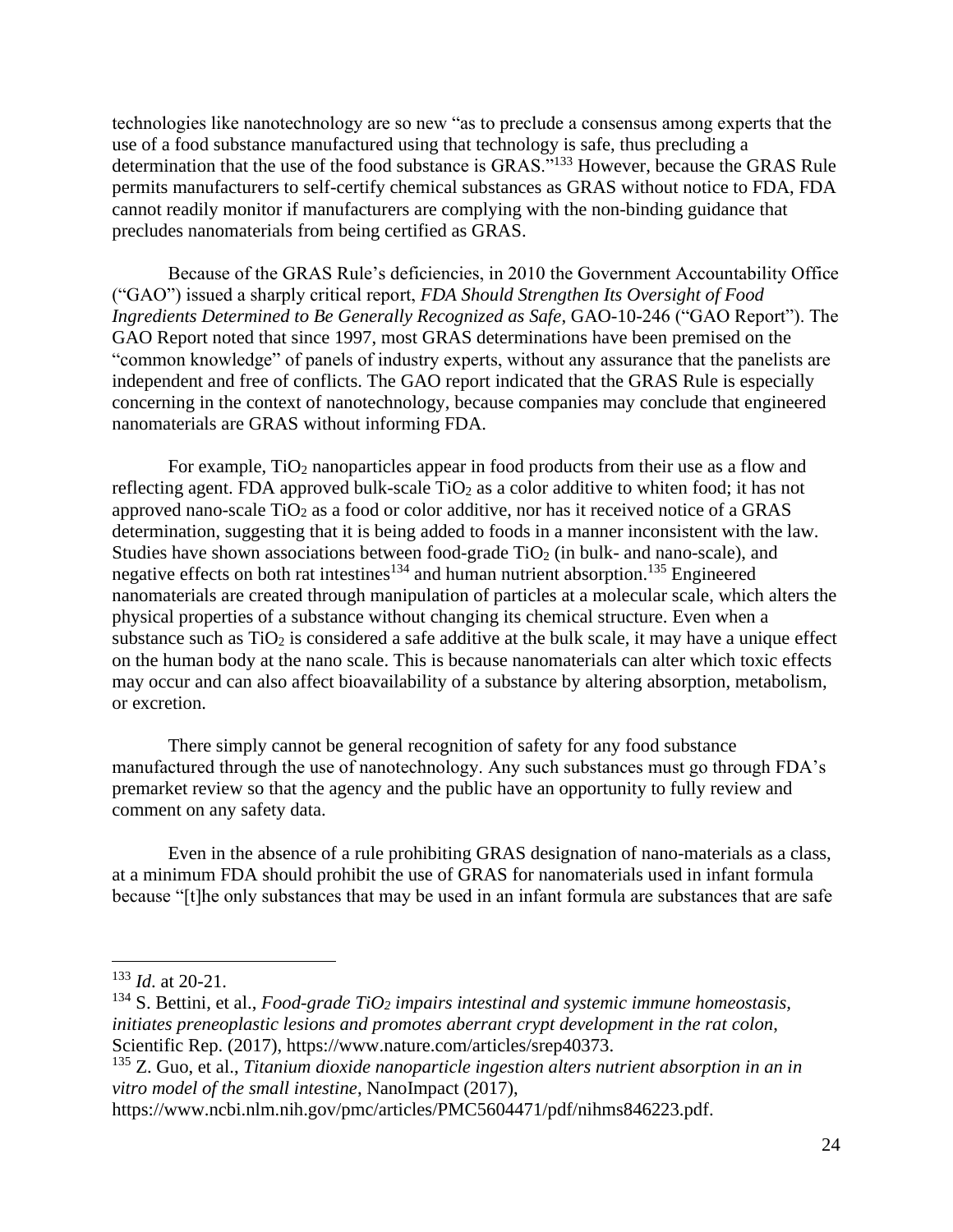and suitable for use in infant formula."<sup>136</sup> Under FDA's current regulations, this means that the only substances that may be used in an infant formula are those substances that are used in accordance with the FDA's food additive regulations, are GRAS for such use, or are authorized by a prior sanction.<sup>137</sup> FDA should amend 21 C.F.R.  $\S$  106.40(a) so as to expressly prohibit the use of the GRAS for nanomaterials in infant formula in accordance with its rationale from its 2014 guidance document.

Due to the potential dangers created by early exposure to nanomaterials, the addition of nanoparticles in infant formula should be considered a change in processing or product reformulation under the FFDCA. Even changes in the engineering of the chemicals that produce "incidental nanomaterials" should be considered changes in formulation that require FDA approval as food additives. As such, the addition of nanoparticles should adhere to more regulatory measures before being considered safe for use in infant formula.

### **IV**. **Declare Engineered Nanoparticles in Infant Formula an Imminent Hazard to Human Health.**

FDA should declare that infant formula products containing engineered nanoparticles are an imminent hazard to the public health. Pursuant to FDA regulation, an imminent hazard to public health is considered to exist when the:

"evidence is sufficient to show that a product or practice, posing a significant threat of danger to health, creates a public health situation (1) that should be corrected immediately to prevent injury and (2) that should not be permitted to continue while a hearing or other formal proceeding is being held."<sup>138</sup>

An imminent hazard "may be declared at any point in the chain of events which may ultimately result in harm to the public health," and "the occurrence of the final anticipated injury is not essential to establish that an imminent hazard of such occurrence exists."<sup>139</sup>

Infant exposure to nanoparticles and other toxicants via placental transfer or infant formulas are of particular concern due to their weaker immune systems. Indeed, presently, the "biggest concern (regarding nanotechnology) is that free nanoparticles or nanotubes could be inhaled, *absorbed through the skin*, or ingested."<sup>140</sup>

To prevent injury, FDA needs to specifically consider the new and unique risks posed by the use of engineered nanoparticles in infant formula and incidental nanomaterials resulting from the production process, demand full health and safety dossiers on them, and test and regulate

 $136$  21 C.F.R. § 106.40(a).

 $^{137}$  *Id.* 

<sup>138</sup> 21 C.F.R. § 2.5(a).

 $139$  21 C.F.R. § 2.5(a).

<sup>140</sup> Allianz Group, *Small Sizes That Matter: Opportunities and Risks of Nanotechnologies*, at 30, https://www.oecd.org/science/nanosafety/44108334.pdf (emphasis added).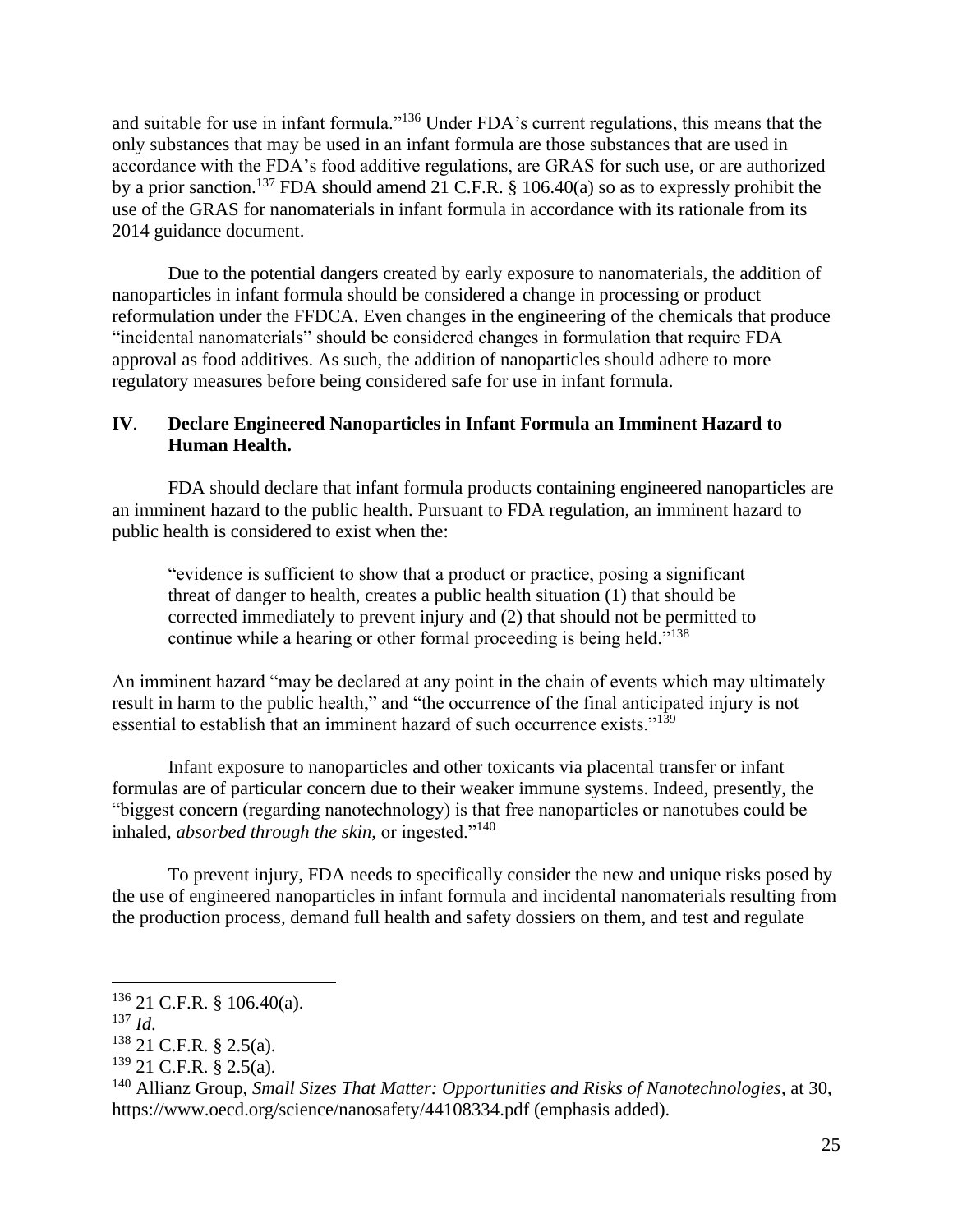accordingly. While the FDA is researching these risks and reviewing this evidence, a moratorium on the infant formulations containing nanoparticles must be imposed.

#### **ENVIRONMENTAL IMPACT**

Pursuant to 21 C.F.R. § 25.3 l(a), (c), this petition qualifies for a categorical exclusion from the requirement that an environmental assessment be submitted.<sup>141</sup>

### **ECONOMIC IMPACT**

According to 21 C.F.R. § 10.30(b), information on economic impact is to be submitted only when requested by the Commissioner following a review of this petition.

### **CERTIFICATION**

The undersigned certifies that, to the best knowledge and belief of the undersigned, this petition includes all information and views on which the petition relies, and that it includes representative data known to the petitioner which are unfavorable to the petition.

#### **CONCLUSION**

It is FDA's mission to "promote the public health by promptly and efficiently reviewing clinical research and taking appropriate action on the marketing of regulated products in a timely manner."<sup>142</sup> "There is almost unanimous opinion among proponents and skeptics alike that the full potential of nanotechnology requires attention to safety issues."<sup>143</sup> Regulatory agencies like FDA, with clear oversight mandates, can no longer postpone general safety evaluations of engineered nanomaterials by using the GRAS rule.

Moreover, engineered nanoparticles in infant formulas that are already in commercialization, are exposing and harming infants and should be given safety testing and regulatory priority. FDA can require companies to prove the safety of these products under the FFDCA. FDA has a different, higher statutory duty to ensure such products are safe, effective, and not misbranded and must assert its authority over the GRAS rule to protect the public health from the dangers of currently unlabeled and unregulated nanomaterial products in infant formula.

There is clear evidence that engineered nanoparticles including: needle-like and nonneedle nano HA, nano  $TiO<sub>2</sub>$ , and nano  $SiO<sub>2</sub>$  can induce developmental harm in infants. What is unknown is the extent to which these particles can cause harm. In order to fulfill its mandate to protect the public health, FDA cannot permit this safety experiment to play out without regulatory oversight, with possible tragic consequences.

<sup>&</sup>lt;sup>141</sup> This does not mean petitioners agree that an application for, and the potential approval of, a new food additive application for a nanomaterial qualifies for a categorical exclusion.  $142$  21 U.S.C. § 393(b)(1).

<sup>143</sup> Nel, *supra* n. 50, at 622.